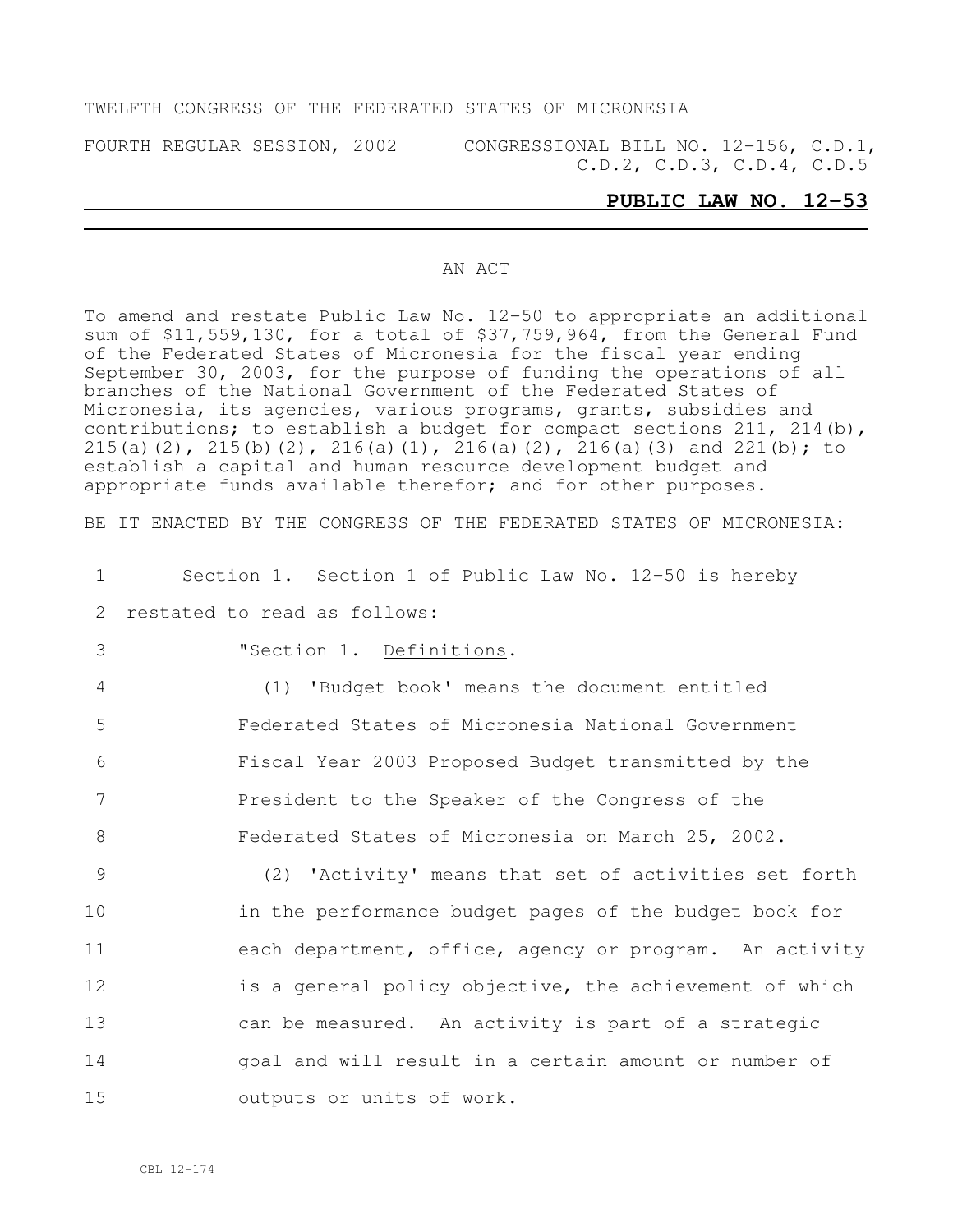| $\mathbf 1$     | (3) 'Performance budget pages' means those pages in     |
|-----------------|---------------------------------------------------------|
| $\mathbf{2}$    | the budget book that set forth the strategic goals,     |
| 3               | activities, objectives and outputs for each department  |
| 4               | or agency."                                             |
| 5               | Section 2. Section 2 of Public Law No. 12-50 is hereby  |
| 6               | amended to read as follows:                             |
| $7\phantom{.0}$ | "Section 2. Operating expenses of the Executive Branch. |
| 8               | The sum of $$14,255,215$ , or so much thereof as may be |
| 9               | necessary, is hereby appropriated from the General Fund |
| 10              | of the Federated States of Micronesia for the fiscal    |
| 11              | year ending September 30, 2003, for the operations of   |
| 12              | the Executive Branch of the National Government during  |
| 13              | fiscal year 2003. The sum appropriated by this section  |
| 14              | shall be apportioned as follows:                        |
| 15              | (1) Office of the President                             |
| 16              | \$749,869, for the activities set forth in the          |
| 17              | performance budget pages A.1.1 through A.1.3 of the     |
| 18              | budget book. Of the total funds appropriated,           |
| 19              | \$47,970 shall be deemed to come from funds available   |
| 20              | under section 215(a)(2) of the Compact of Free          |
| 21              | Association for communications.                         |
| 22              | (2) Department of Foreign Affairs                       |
| 23              | \$3,692,032, for the activities set forth in the        |
| 24              | performance budget pages A.2.1 through A.2.8 of the     |
| 25              | budget book. Of the total funds appropriated, \$146,800 |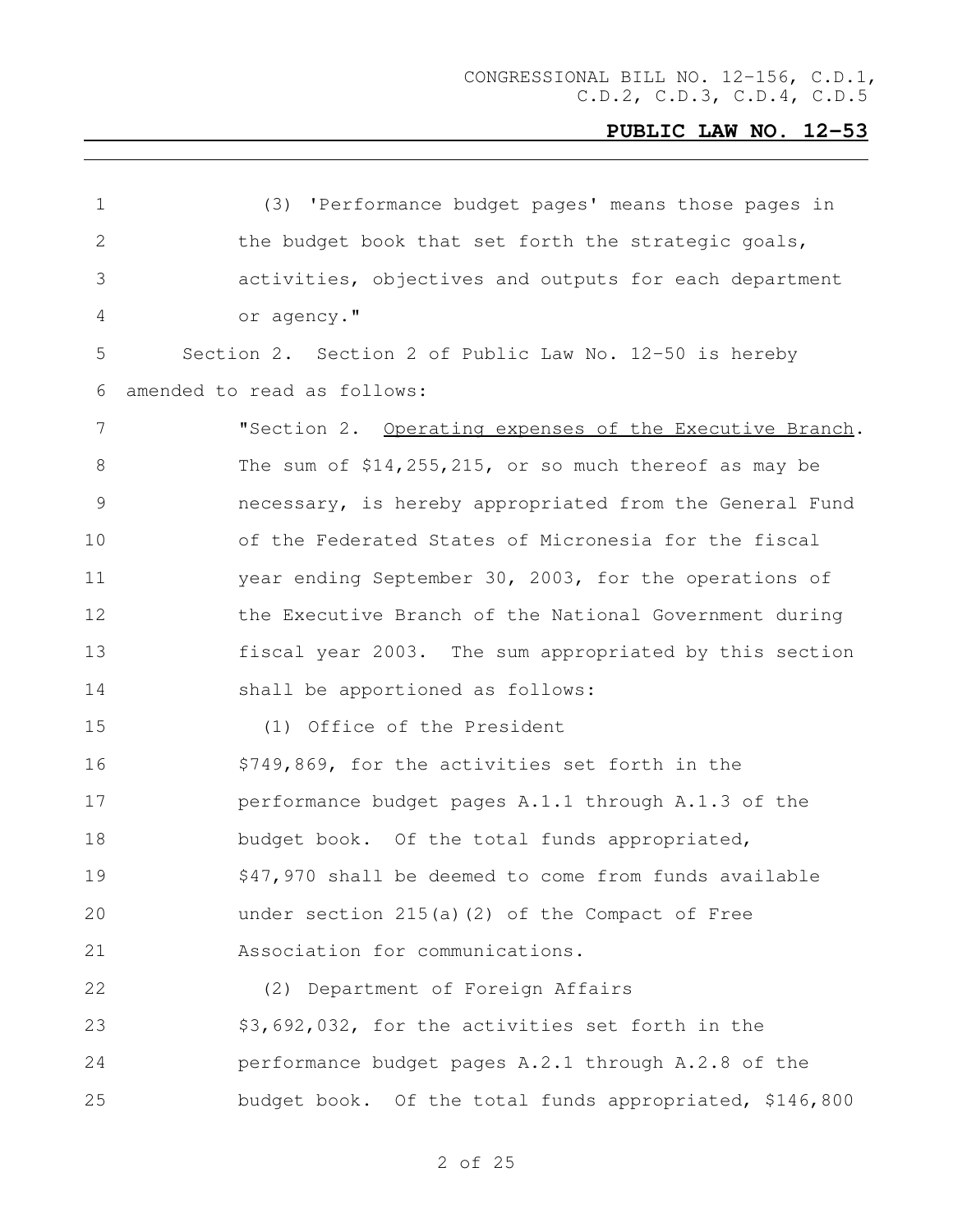| $\mathbf{2}$<br>section $215(a)$ (2) of the Compact of Free Association for<br>3<br>communications.<br>4<br>(3) Department of Finance and Administration<br>5<br>\$2,326,003, for the activities set forth in the<br>6<br>performance budget pages A.3.1 through A.3.7 of the<br>7<br>budget book. Of the total funds appropriated, \$74,436<br>8<br>shall be deemed to come from funds available under<br>9<br>section $215(a)$ (2) of the Compact of Free Association for<br>10<br>communications. |  |
|------------------------------------------------------------------------------------------------------------------------------------------------------------------------------------------------------------------------------------------------------------------------------------------------------------------------------------------------------------------------------------------------------------------------------------------------------------------------------------------------------|--|
|                                                                                                                                                                                                                                                                                                                                                                                                                                                                                                      |  |
|                                                                                                                                                                                                                                                                                                                                                                                                                                                                                                      |  |
|                                                                                                                                                                                                                                                                                                                                                                                                                                                                                                      |  |
|                                                                                                                                                                                                                                                                                                                                                                                                                                                                                                      |  |
|                                                                                                                                                                                                                                                                                                                                                                                                                                                                                                      |  |
|                                                                                                                                                                                                                                                                                                                                                                                                                                                                                                      |  |
|                                                                                                                                                                                                                                                                                                                                                                                                                                                                                                      |  |
|                                                                                                                                                                                                                                                                                                                                                                                                                                                                                                      |  |
|                                                                                                                                                                                                                                                                                                                                                                                                                                                                                                      |  |
| 11<br>(4) Department of Economic Affairs                                                                                                                                                                                                                                                                                                                                                                                                                                                             |  |
| 12<br>\$1,281,016, for the activities set forth in the                                                                                                                                                                                                                                                                                                                                                                                                                                               |  |
| 13<br>performance budget pages A.4.1 through A.4.11 of the                                                                                                                                                                                                                                                                                                                                                                                                                                           |  |
| 14<br>budget book. Of the total funds appropriated, \$54,432                                                                                                                                                                                                                                                                                                                                                                                                                                         |  |
| 15<br>shall be deemed to come from funds available under                                                                                                                                                                                                                                                                                                                                                                                                                                             |  |
| 16<br>section $215(a)$ (2) of the Compact of Free Association for                                                                                                                                                                                                                                                                                                                                                                                                                                    |  |
| 17<br>communications.                                                                                                                                                                                                                                                                                                                                                                                                                                                                                |  |
| 18<br>(5) Department of Transportation, Communication and                                                                                                                                                                                                                                                                                                                                                                                                                                            |  |
| 19<br>Infrastructure                                                                                                                                                                                                                                                                                                                                                                                                                                                                                 |  |
| 20<br>\$1,648,828, for the activities set forth in the                                                                                                                                                                                                                                                                                                                                                                                                                                               |  |
| 21<br>performance budget pages A.5.1 through A.5.4 of the                                                                                                                                                                                                                                                                                                                                                                                                                                            |  |
| 22<br>budget book. Of the total funds appropriated, \$39,400                                                                                                                                                                                                                                                                                                                                                                                                                                         |  |
| 23<br>shall be deemed to come from funds available under                                                                                                                                                                                                                                                                                                                                                                                                                                             |  |
| 24<br>section $215(a)$ (2) of the Compact of Free Association for                                                                                                                                                                                                                                                                                                                                                                                                                                    |  |
| 25<br>communications and a consultant in communication policy.                                                                                                                                                                                                                                                                                                                                                                                                                                       |  |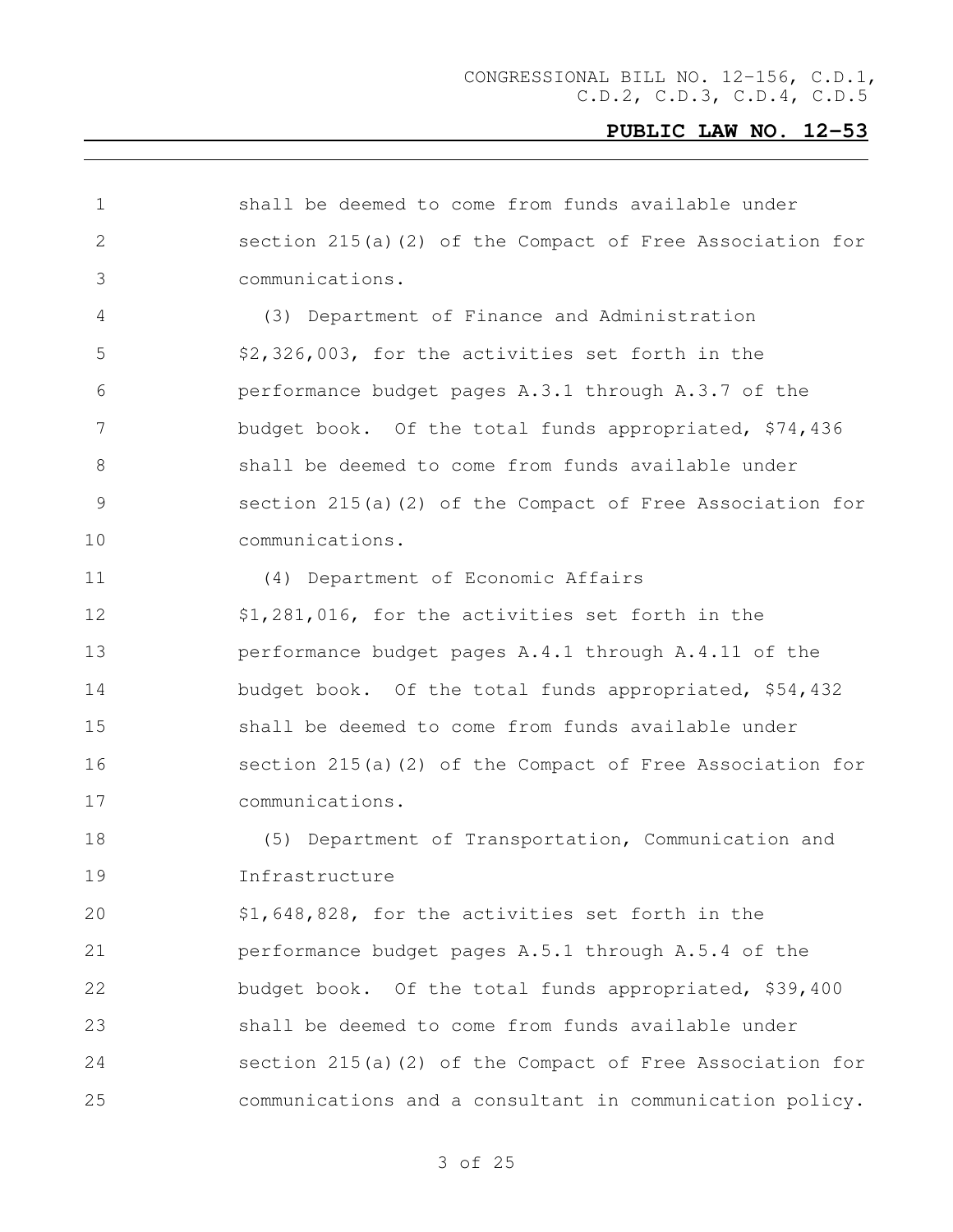| $\mathbf 1$ | (6) Department of Health, Education and Social Affairs      |
|-------------|-------------------------------------------------------------|
| 2           | \$1,033,417, for the activities set forth in the            |
| 3           | performance budget pages A.6.1 through A.6.10 of the        |
| 4           | budget book. Of the total funds appropriated, \$35,520      |
| 5           | shall be deemed to come from funds available under          |
| 6           | section $215(a)$ (2) of the Compact of Free Association for |
| 7           | communications.                                             |
| 8           | (7) Department of Justice                                   |
| 9           | \$2,986,893, for the activities set forth in the            |
| 10          | performance budget pages A.7.1 through A.7.7 of the         |
| 11          | budget book. Of the total funds appropriated, \$37,000      |
| 12          | shall be deemed to come from funds available under          |
| 13          | section $215(a)$ (2) of the Compact of Free Association for |
| 14          | communications, \$416,251 from funds available under        |
| 15          | section $216(a)$ (1) of the Compact of Free Association for |
| 16          | marine surveillance.                                        |
| 17          | (8) FSM Public Defender Office                              |
| 18          | \$537,157, for the activities set forth in the              |
| 19          | performance budget pages A.8.1 through A.8.2 of the         |
| 20          | budget book. Of the total funds appropriated, \$10,800      |
| 21          | shall be deemed to come from funds available under          |
| 22          | section 215(a)(2) of the Compact of Free Association for    |
| 23          | communications."                                            |
| 24          | Section 3. Section 3 of Public Law No. 12-50 is hereby      |
| 25          | amended to read as follows:                                 |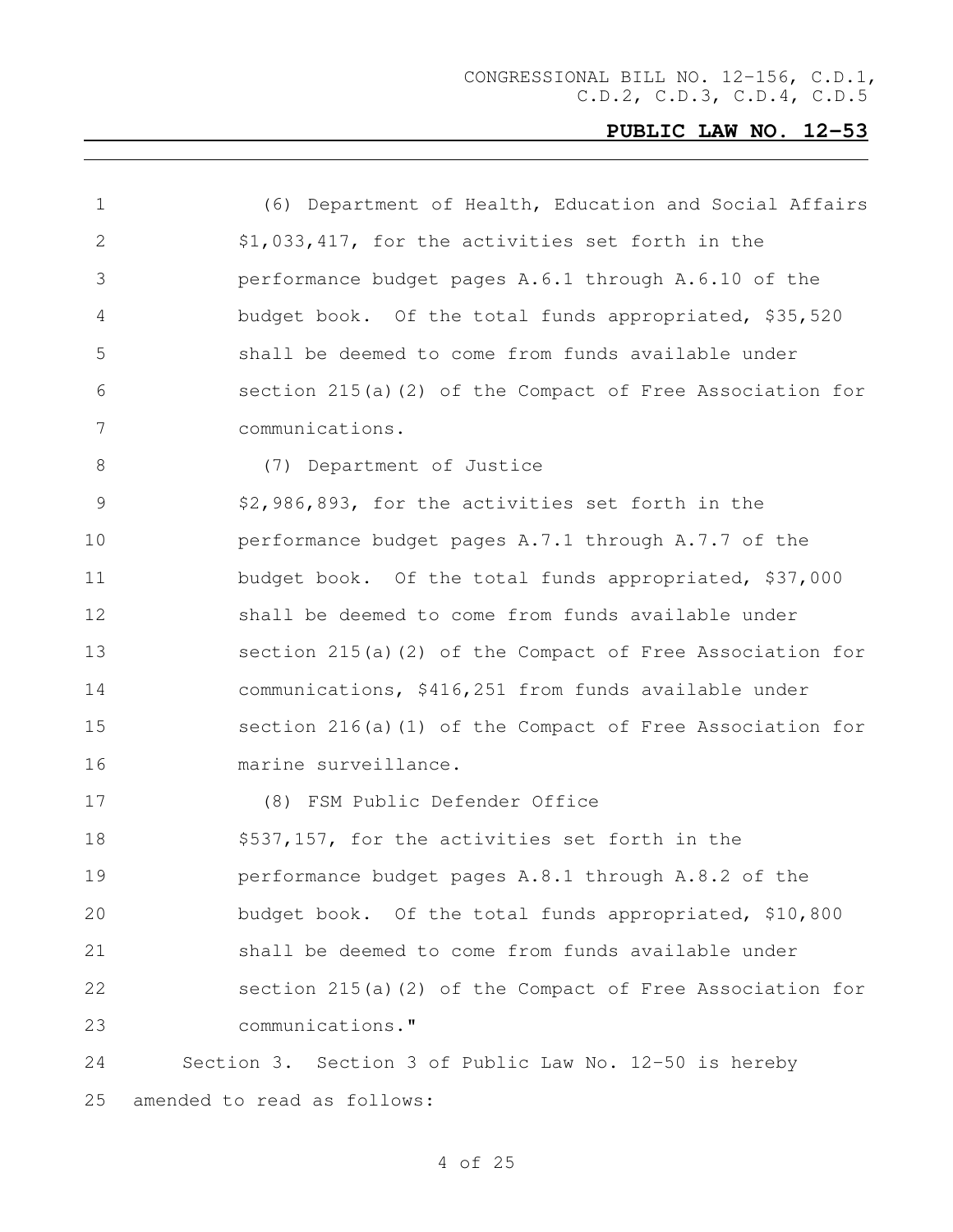| 1               | "Section 3. Operating expenses of the Legislative           |  |
|-----------------|-------------------------------------------------------------|--|
| 2               | Branch.                                                     |  |
| 3               | The sum of $$3,122,944$ , or so much thereof as may be      |  |
| 4               | necessary, is hereby appropriated from the General Fund     |  |
| 5               | of the Federated States of Micronesia for the fiscal        |  |
| 6               | year ending September 30, 2003, for the operations of       |  |
| $7\phantom{.0}$ | the Legislative Branch of the National Government during    |  |
| 8               | fiscal year 2003 in order to achieve the activities set     |  |
| 9               | forth in the performance budget pages B.1.1 through         |  |
| 10              | B.1.3 of the budget book. Of the total funds                |  |
|                 |                                                             |  |
| 11              | appropriated, \$50,000 shall be deemed to come from         |  |
| 12              | section $215(a)$ (2) of the Compact of Free Association for |  |
| 13              | communications."                                            |  |
| 14              | Section 4. Section 4 of Public Law No. 12-50 is hereby      |  |
| 15              | amended to read as follows:                                 |  |
| 16              | "Section 4. Operating expenses of the National              |  |
| 17              | Judiciary Branch.                                           |  |
| 18              | The sum of \$998,630, or so much thereof as may be          |  |
| 19              | necessary, is hereby appropriated from the General Fund     |  |
| 20              | of the Federated States of Micronesia for the fiscal        |  |
| 21              | year ending September 30, 2003, for the operations of       |  |
| 22              | the Judiciary Branch of the National Government during      |  |
| 23              | fiscal year 2003 in order to achieve the activities set     |  |
| 24              | forth in the performance budget pages C.1 through C.4 of    |  |
| 25              | the budget book. Of the total funds appropriated under      |  |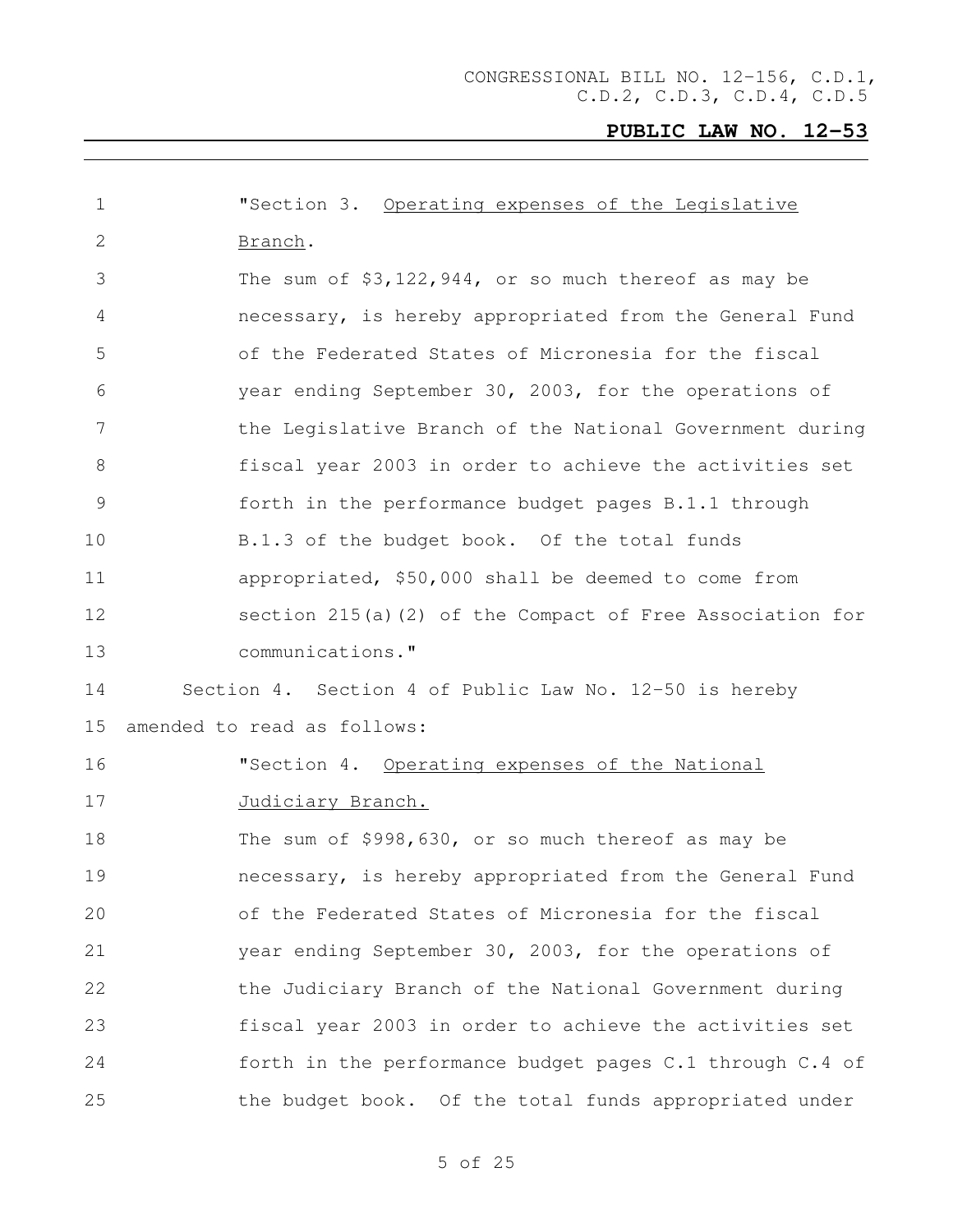| this section, \$25,000 shall be deemed to come from funds   |
|-------------------------------------------------------------|
| available under section $215(a)$ (2) of the Compact of Free |
| Association for communications."                            |
| Section 5. Section 5 of Public Law No. 12-50 is hereby      |
| amended to read as follows:                                 |
| "Section 5. Operating expenses of the Public Auditor        |
| Office.                                                     |
| The sum of $$523,997$ , or so much thereof as may be        |
| necessary, is hereby appropriated from the General Fund     |
| of the Federated States of Micronesia for the fiscal        |
| year ending September 30, 2003, for the operations of       |
| the Office of the FSM Public Auditor during fiscal year     |
| 2003 in order to achieve the activities set forth in the    |
| performance budget pages D.1 through D.2 of the budget      |
| book. Of the total funds appropriated under this            |
| section, \$12,000 shall be deemed to come from funds        |
| available under section $215(a)$ (2) of the Compact of Free |
| Association for communications."                            |
| Section 6. Section 6 of Public Law No. 12-50 is hereby      |
| amended to read as follows:                                 |
| "Section 6. Operating expenses of agencies of the           |
| National Government.                                        |
| The sum of $$1,464,435$ , or so much thereof as may be      |
| necessary, is hereby appropriated from the General Fund     |
| of the Federated States of Micronesia for the fiscal        |
|                                                             |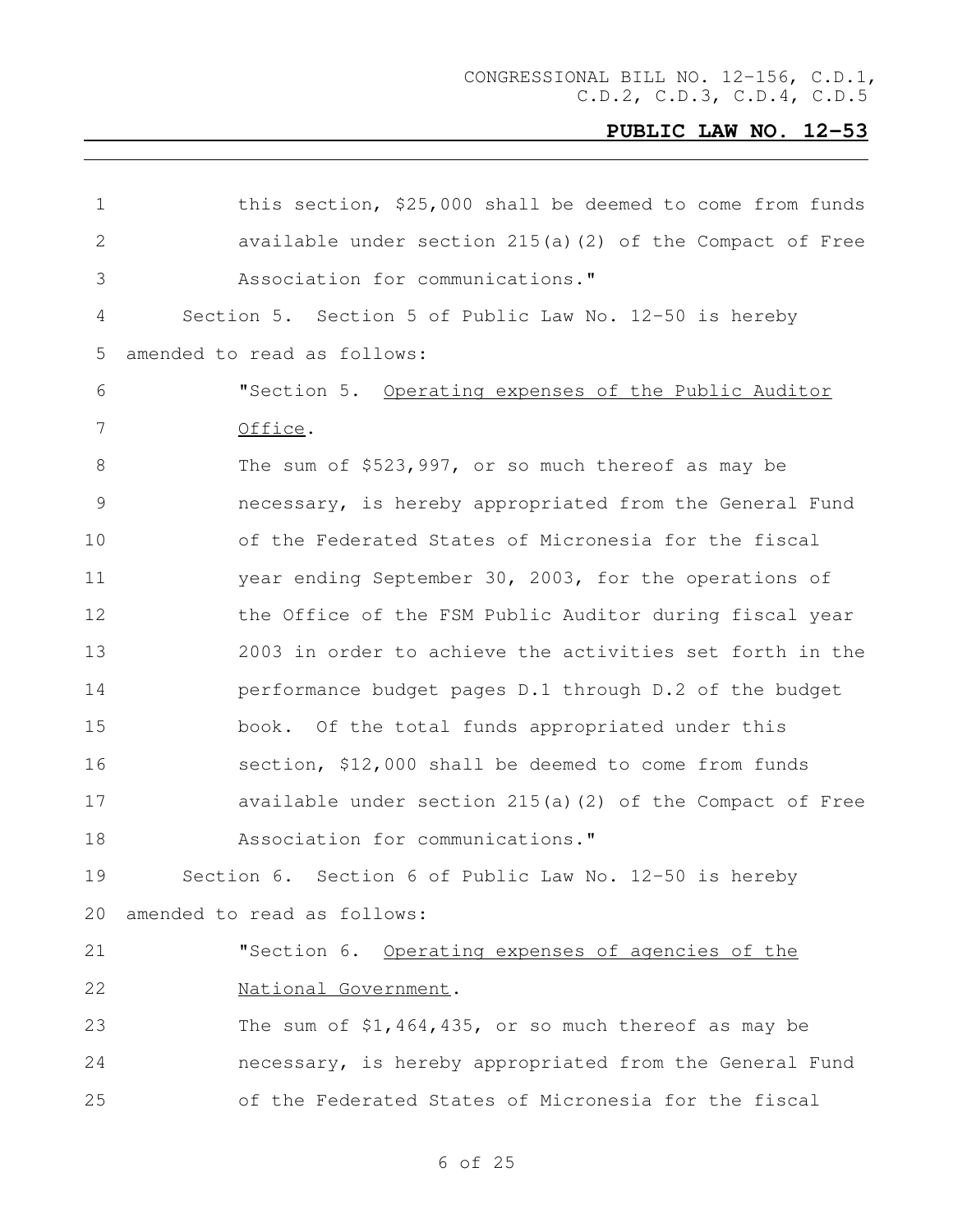| $\mathbf 1$ | year ending September 30, 2003, for the operations of       |
|-------------|-------------------------------------------------------------|
| 2           | the following boards, commissions and agencies during       |
| 3           | fiscal year 2003. The sum appropriated by this section      |
| 4           | shall be apportioned as follows:                            |
| 5           | (1) National Oceanic Resource Management Authority          |
| 6           | \$433,769, for the activities set forth in the              |
| 7           | performance budget pages E.1.1 through E.1.4 of the         |
| 8           | budget book. Of the total funds appropriated, \$19,500      |
| 9           | shall be deemed to come from funds available under          |
| 10          | section $215(a)$ (2) of the Compact of Free Association for |
| 11          | communications.                                             |
| 12          | (2) Board of Regents - COM-FSM                              |
| 13          | \$84,460, for the activities set forth in the performance   |
| 14          | pages E.2.1 through E.2.2 of the budget book.               |
| 15          | (3) FSM Coconut Development Authority                       |
| 16          | \$128,370, for the activities set forth in the              |
| 17          | performance budget pages E.3.1 through E.3.2 of the         |
| 18          | budget book. Of the total funds appropriated, \$5,002       |
| 19          | shall be deemed to come from funds available under          |
| 20          | section $215(a)$ (2) of the Compact of Free Association.    |
| 21          | (4) FSM Banking Board                                       |
| 22          | \$137,239, for the activities set forth in the              |
| 23          | performance budget pages E.4.1 through E.4.2 of the         |
| 24          | budget book. Of the total funds appropriated, \$7,000       |
| 25          | shall be deemed to come from funds available under          |
|             |                                                             |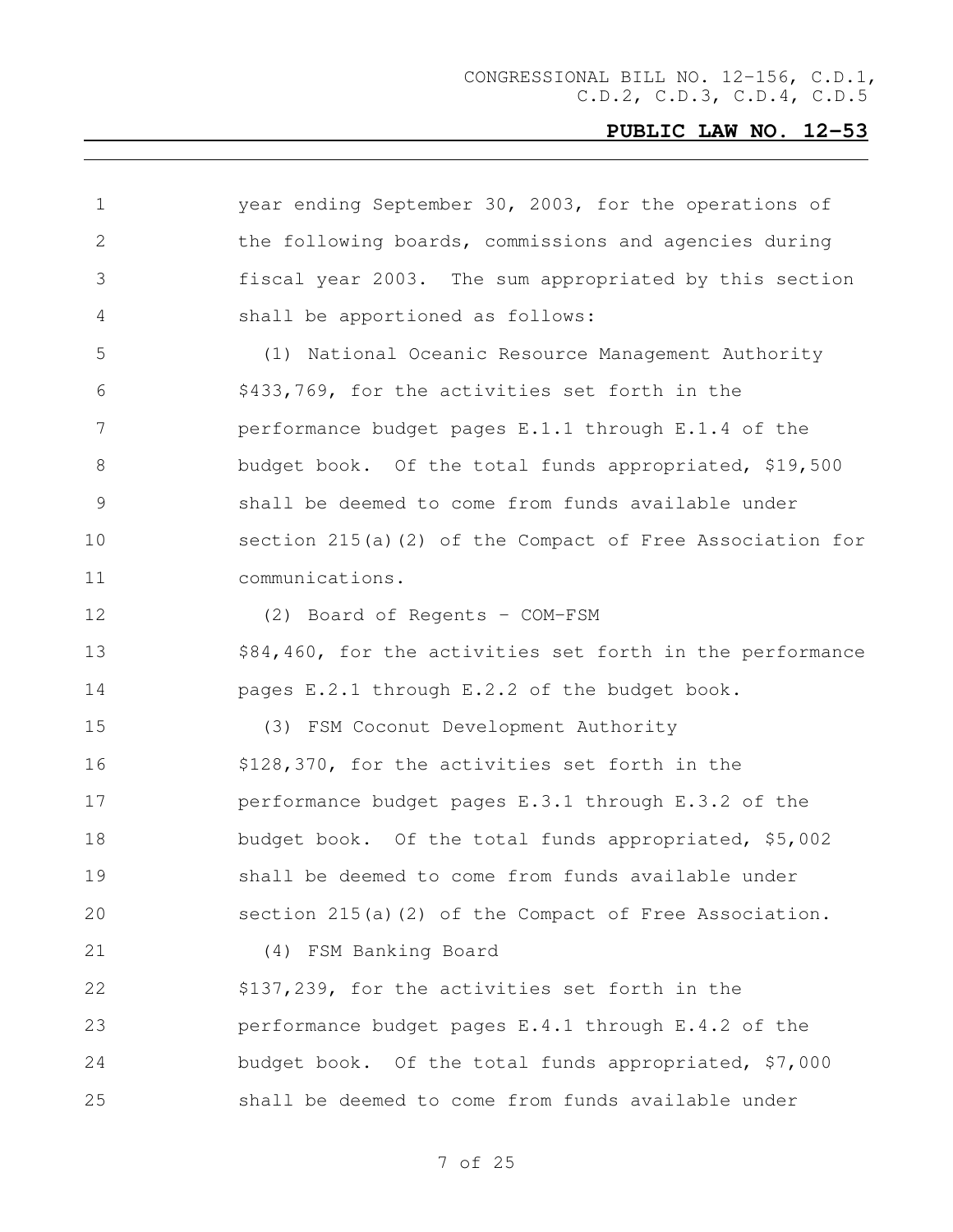| $\mathbf 1$ | section $215(a)$ (2) of the Compact of Free Association for |
|-------------|-------------------------------------------------------------|
| 2           | communications.                                             |
| 3           | (5) FSM Postal Services                                     |
| 4           | \$680,597, for the activities set forth in the              |
| 5           | performance budget pages E.5.1 through E.5.5 of the         |
| 6           | budget book. Of the total funds appropriated, \$19,034      |
| 7           | shall be deemed to come from funds available under          |
| 8           | section $215(a)$ (2) of the Compact of Free Association for |
| 9           | communications.                                             |
| 10          | (6) FSM National Fisheries Corporation                      |
| 11          | \$0 for the activities set forth in the performance         |
| 12          | budget page E.6.1 of the budget book."                      |
| 13          | Section 7. Section 7 of Public Law No. 12-50 is hereby      |
| 14          | amended to read as follows:                                 |
| 15          | "Section 7. Special Programs.                               |
| 16          | The sum of $$1,803,597$ , or so much thereof as may be      |
| 17          | necessary, is hereby appropriated from the General Fund     |
| 18          | of the Federated States of Micronesia for the fiscal        |
| 19          | year ending September 30, 2003, for the following           |
| 20          | special programs during fiscal year 2003. The sum           |
| 21          | appropriated by this section shall be apportioned as        |
| 22          | follows:                                                    |
| 23          | (1) FSM Aquaculture Center                                  |
| 24          | \$102,037 for the activities set forth in the performance   |
| 25          | budget pages F.1.1 through F.1.2 of the budget book.<br>Of  |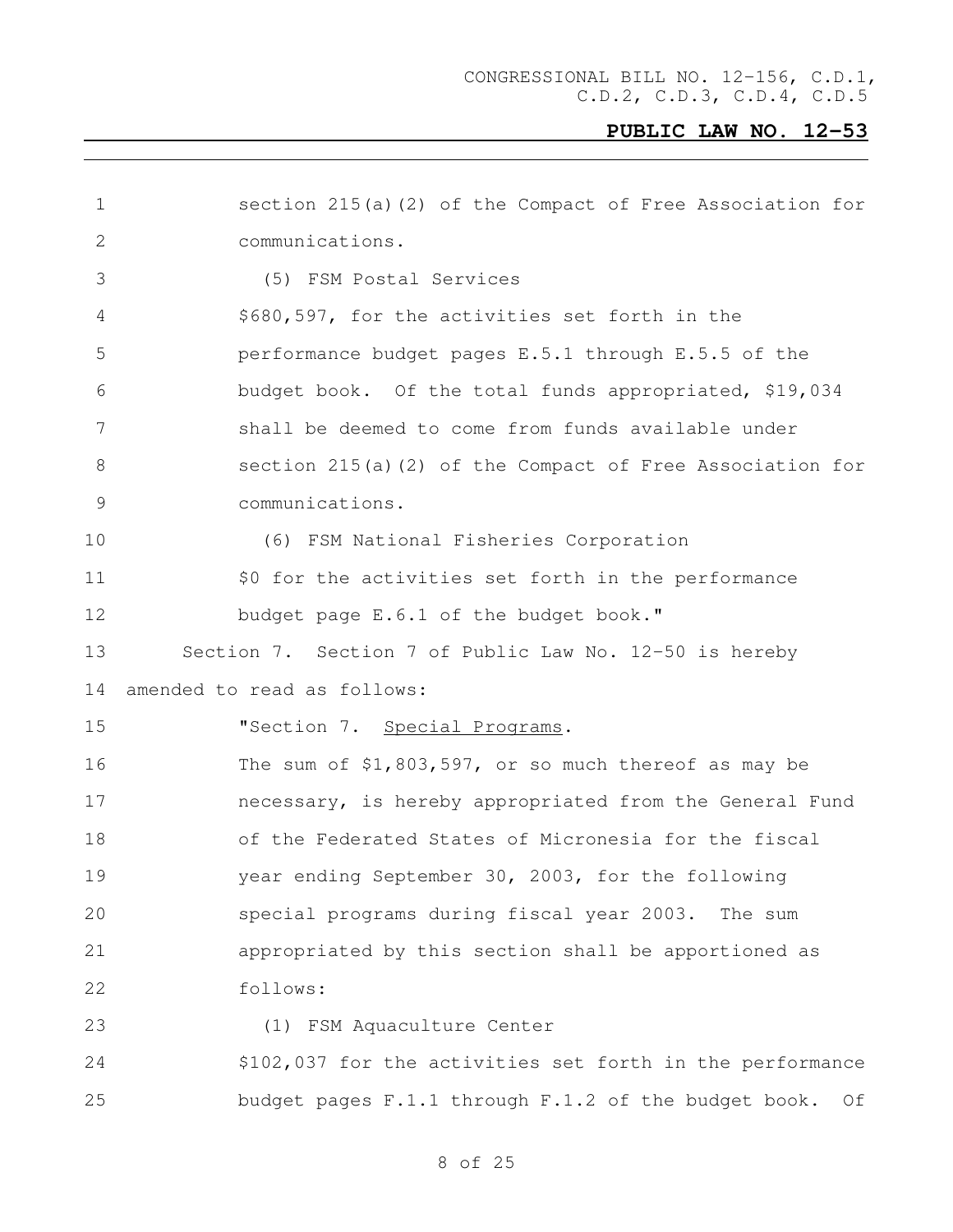| $\mathbf 1$  | the total funds appropriated, \$5,000 shall be deemed to    |
|--------------|-------------------------------------------------------------|
| $\mathbf{2}$ | come from funds available under section 215(a)(2) of the    |
| 3            | Compact of Free Association for communications.             |
| 4            | (2) Joint Committee on Compact Economic Negotiations        |
| 5            | (JCN)                                                       |
| 6            | \$1,154,916, for the activities set forth in the            |
| 7            | performance budget pages F.2.1 through F.2.2 of the         |
| 8            | budget book. Of the total funds appropriated, \$36,000      |
| $\mathsf 9$  | shall be deemed to come from funds available under          |
| 10           | section $215(a)$ (2) of the Compact of Free Association for |
| 11           | communications.                                             |
| 12           | (3) Office of the National Election Director                |
| 13           | \$516,644 for the activities set forth in the performance   |
| 14           | budget pages F.7.1 of the budget book. Of the total         |
| 15           | funds appropriated, \$27,500 shall be deemed to come from   |
| 16           | funds available under section 215(a)(2) of the Compact      |
| 17           | of Free Association for communications.                     |
| 18           | (4) National Authorizing Committee (APU/EU/Cotonou          |
| 19           | Agreement)                                                  |
| 20           | \$30,000, for the activity set forth in the performance     |
| 21           | budget page F.8.1 of the budget book."                      |
| 22           | Section 8. Section 8 of Public Law No. 12-50 is hereby      |
| 23           | amended to read as follows:                                 |
| 24           | "Section 8. Grants, Subsidies and Contributions.            |
| 25           | The sum of \$2,429,791, or so much thereof as may be        |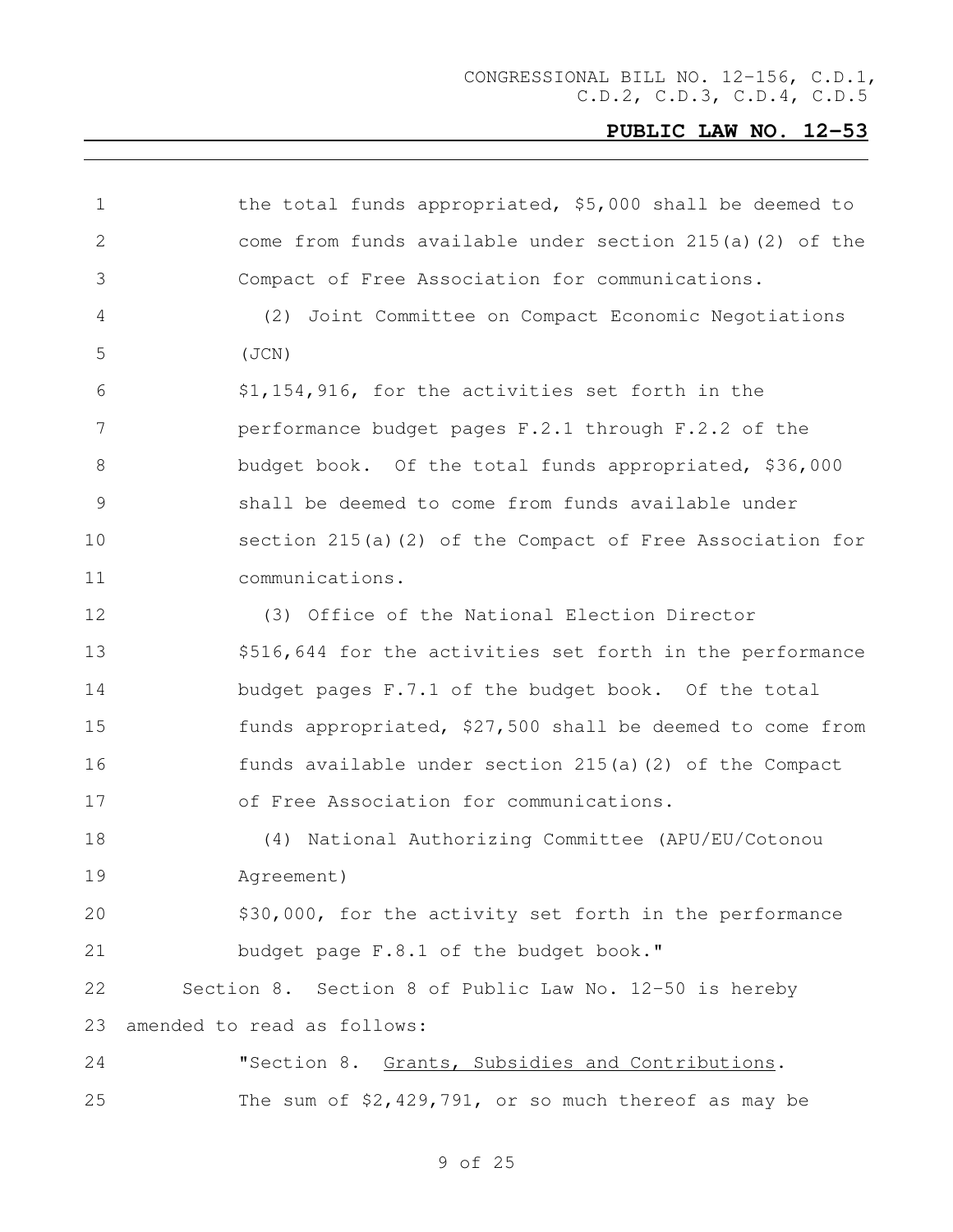| $\mathbf 1$     | necessary, is hereby appropriated from the General Fund     |
|-----------------|-------------------------------------------------------------|
| 2               | of the Federated States of Micronesia for the fiscal        |
| 3               | year ending September 30, 2003, for the following           |
| 4               | grants, subsidies and contributions during fiscal year      |
| 5               | 2003. The sum appropriated by this section shall be         |
| 6               | apportioned as follows:                                     |
| $7\phantom{.0}$ | (1) Department of Foreign Affairs                           |
| $8\,$           | (a) Forum Secretariat \$<br>35,000                          |
| $\mathsf 9$     | 30,000<br>(b) The Pacific Community $\ldots \ldots \hat{S}$ |
| 10              | (c) United Nations Economic and Social                      |
| 11              | 5,000<br>Commission for Asia and the Pacific (ESCAP)        |
| 12              | 100,000<br>(d) United Nations Membership Fee                |
| 13              | 10,000<br>(e) East-West Center                              |
| 14              | (2) Department of Finance and Administration                |
| 15              | (a) ACP/EU Membership<br>24,000                             |
| 16              | (3) Department of Economic Affairs                          |
| 17              | 15,000<br>(a) Pacific Islands Development Program           |
| 18              | (b) Forum Fisheries Agency (FFA)<br>21,000                  |
| 19              | (c) United Nations Development                              |
| 20              | Program (UNDP)<br>3,000                                     |
| 21              | (d) Coordinating Commission for                             |
| 22              | 8,000<br>Offshore Mineral Prospecting (CCOMP)               |
| 23              | 60,000<br>(e) Plant Protection Program                      |
| 24              | (f) Pacific Asian Travel                                    |
| 25              | Association (PATA)<br>5,000                                 |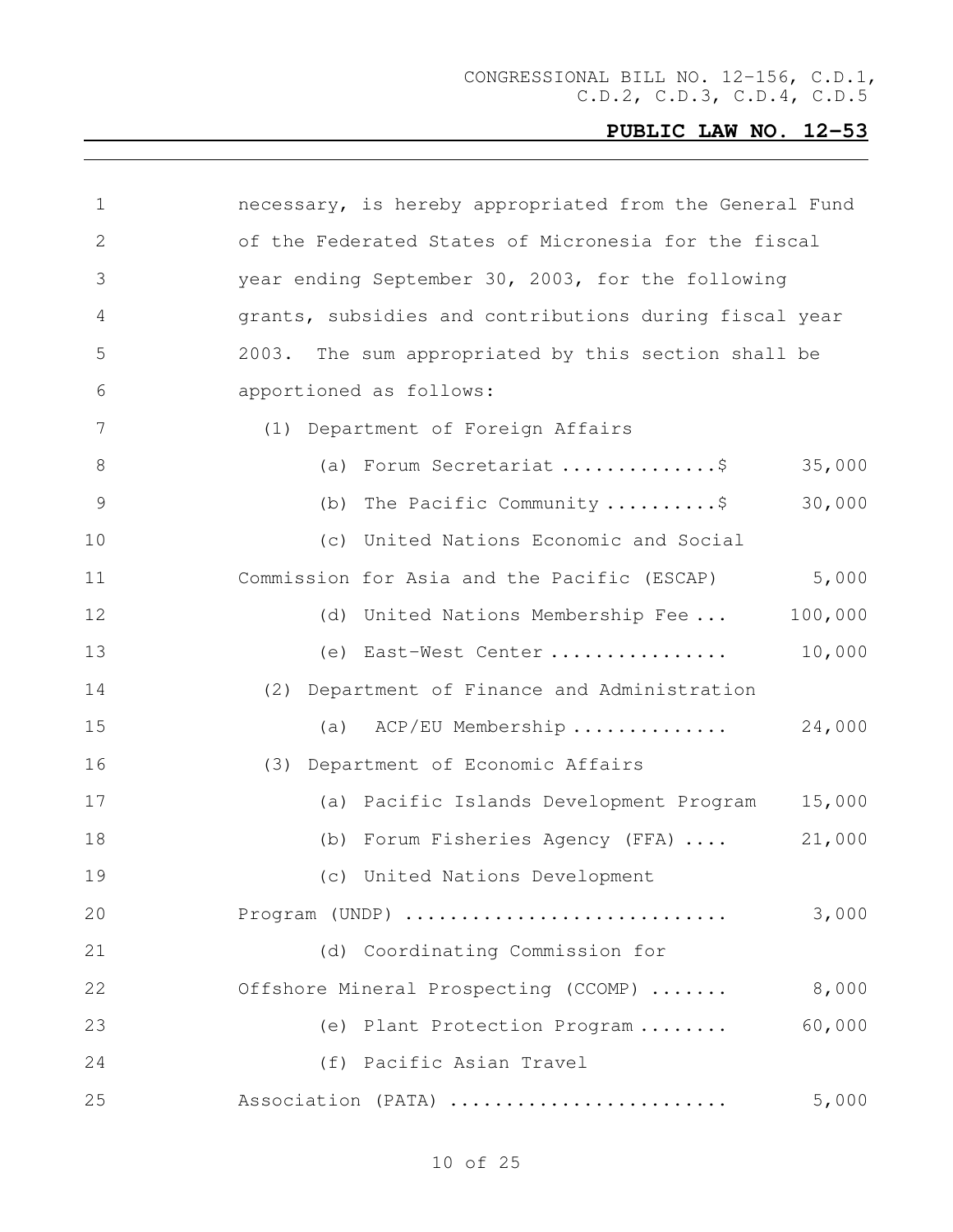| 1  | (g) The FSM Coastal Fisheries                  |        |
|----|------------------------------------------------|--------|
| 2  |                                                | 11,702 |
| 3  | (h) FSM Giant Clam Culture                     | 11,440 |
| 4  | National Plant Protection and<br>(i)           |        |
| 5  | Quarantine Communication Program               | 29,700 |
| 6  | (j) NFC-OPIC Loan Payment  145,000             |        |
| 7  | (4) Department of Health, Education and        |        |
| 8  | Social Affairs                                 |        |
| 9  | (a) United Nations Funds for                   |        |
| 10 | Population Activity \$ 3,000                   |        |
| 11 | (b) South Pacific Regional Environmental       |        |
| 12 | Program (SPREP)                                | 7,375  |
| 13 | (c) Aid to Non-Public Schools $500,000$        |        |
| 14 | (d) Financial Assistance for FSM               |        |
| 15 | Students at College of Marshall Islands (CMI)  |        |
| 16 | and Palau Community College (PCC) to be deemed |        |
| 17 | to come from funds available under section     |        |
| 18 | 216(a)(3) of the Compact of Free Association.  | 50,000 |
| 19 | (e) World Health Organization (WHO)            |        |
| 20 | membership Fee                                 | 41,385 |
| 21 | (f) National Board of Nursing                  | 38,000 |
| 22 | (q) Pacific Islands Health Officers            |        |
| 23 | Association (PIHOA)                            | 20,000 |
| 24 | (h) National Close-Up Local Program.           | 64,000 |
| 25 | (i) FSM Amateur Sports Association             | 35,000 |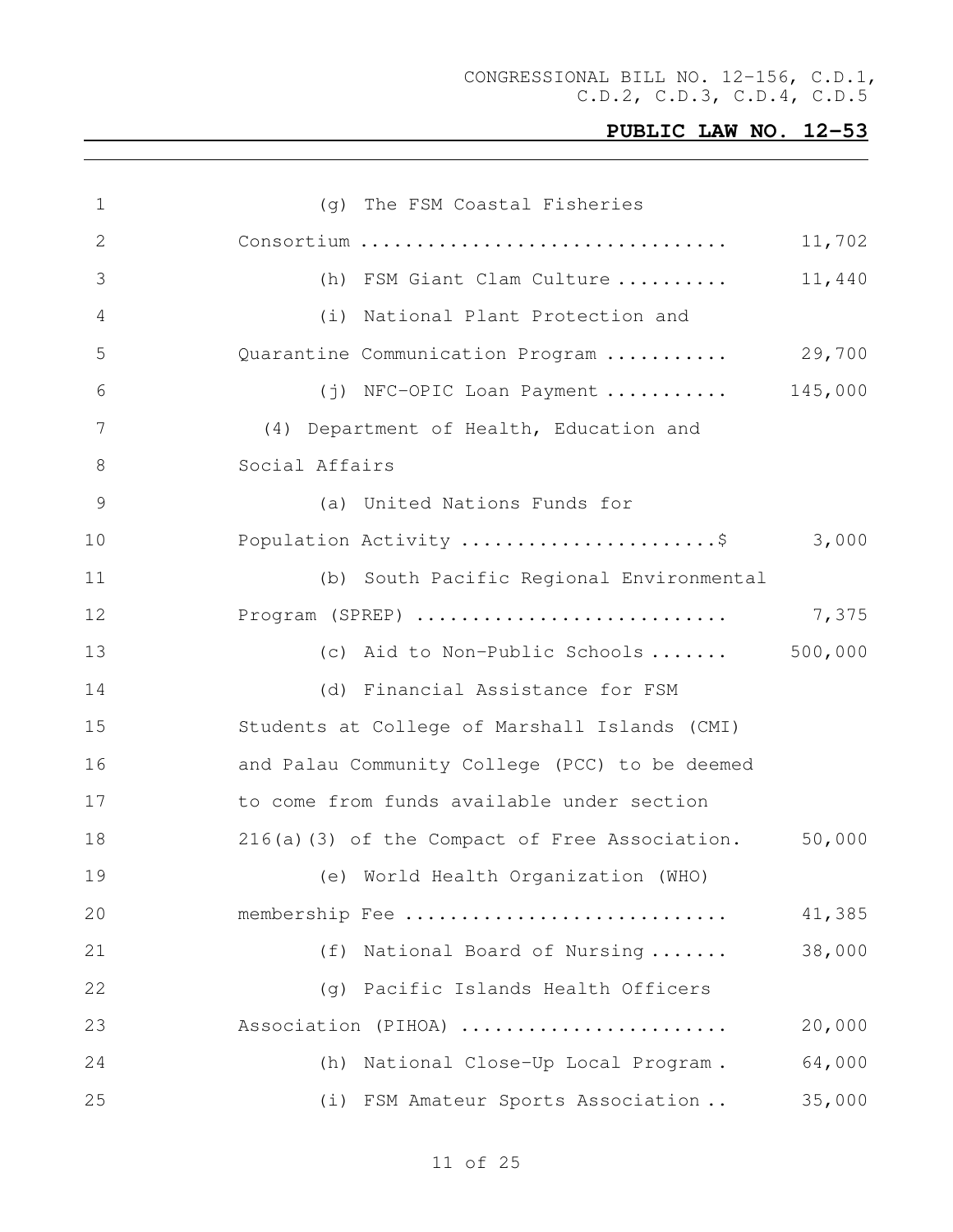CONGRESSIONAL BILL NO. 12-156, C.D.1, C.D.2, C.D.3, C.D.4, C.D.5

| $\mathbf 1$  | (j) College of Micronesia Board Meeting          | 5,000  |
|--------------|--------------------------------------------------|--------|
| $\mathbf{2}$ | (k) Association of Territorial Health            |        |
| 3            | Association                                      | 2,000  |
| 4            | (1) FSM Red Cross                                | 50,000 |
| 5            | (m) Aid to Xavier High School                    | 50,000 |
| 6            | (5) Department of Justice; Joint Law             |        |
| 7            | Enforcement, PROVIDED THAT, no funds             |        |
| 8            | appropriated for Joint Law Enforcement purposes  |        |
| 9            | may be used for travel, except that travel to    |        |
| 10           | attend FSM joint law enforcement meetings held   |        |
| 11           | within the FSM is allowed; and PROVIDED FURTHER  |        |
| 12           | THAT joint law enforcement funds shall be        |        |
| 13           | allocated on a quarterly basis; and PROVIDED     |        |
| 14           | FURTHER THAT no funds shall be obligated or      |        |
| 15           | disbursed for the first quarter of fiscal year   |        |
| 16           | 2003, or any quarter thereafter, unless before   |        |
| 17           | October 1, 2003, and each quarter thereafter, as |        |
| 18           | applicable, each state reports, by category of   |        |
| 19           | expenditure, to the President or his designee    |        |
| 20           | and to the Chairman of the Judiciary and         |        |
| 21           | Governmental Operations Committee on the use     |        |
| 22           | of such funds for the prior fiscal year or       |        |
| 23           | quarter, as applicable, including an explanation |        |
| 24           | of how each expenditure contributed to the       |        |
| 25           | purpose of joint law enforcement.                |        |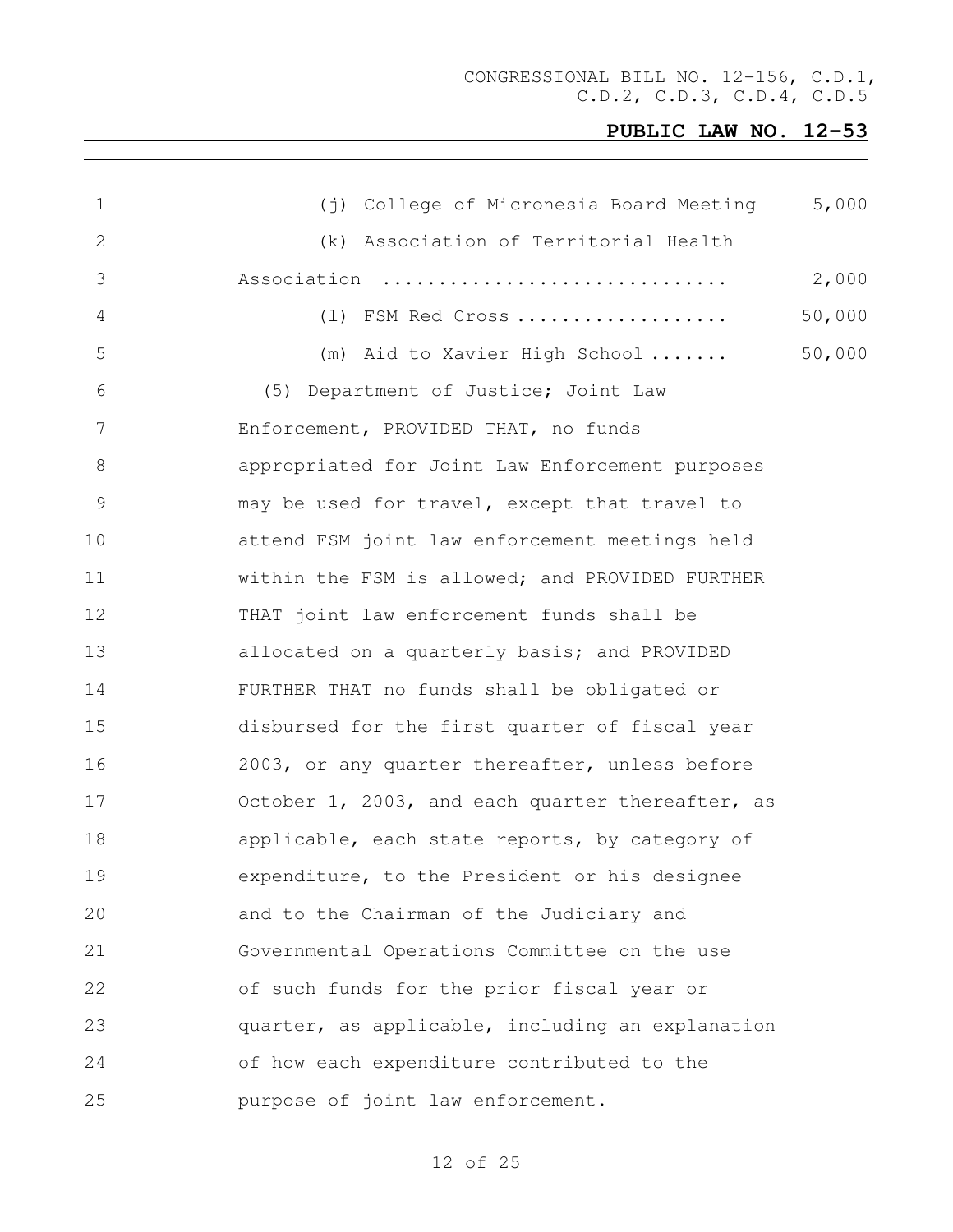CONGRESSIONAL BILL NO. 12-156, C.D.1, C.D.2, C.D.3, C.D.4, C.D.5

| 1  | Kosrae Joint Law Enforcement \$<br>(a)          | 50,000  |
|----|-------------------------------------------------|---------|
| 2  | Pohnpei Joint Law Enforcement<br>(b)            | 85,000  |
| 3  | Chuuk Joint Law Enforcement<br>(C)              | 95,000  |
| 4  | Yap Joint Law Enforcement<br>(d)                | 60,000  |
| 5  | (6) Department of Transportation,               |         |
| 6  | Communication and Infrastructure                |         |
| 7  | (a) Asia Pacific Telecommunity to               |         |
| 8  | be deemed to come from funds available under    |         |
| 9  | section 215(a)(2) of the Compact of Free        |         |
| 10 | Association for telecommunications \$           | 9,000   |
| 11 | International Telecommunication<br>(b)          |         |
| 12 | Union to be deemed to come from funds available |         |
| 13 | under section 215(a)(2) of the Compact of Free  |         |
| 14 | Association for telecommunications              | 57,639  |
| 15 | International Civil Aviation<br>(C)             |         |
| 16 | Organization                                    | 28,050  |
| 17 | (d) Micronesian Shipping Commission.            | 10,000  |
| 18 | (7) Coconut Development Authority               |         |
| 19 | (a) Copra Subsidy                               | 150,000 |
| 20 | (b) Asia Pacific Coconut Community              | 15,500  |
| 21 | (8) Other grants, subsidies and                 |         |
| 22 | contributions, of which \$106,000, as allocated |         |
| 23 | by subsections (a)(ii), (b)(ii), (c)(ii) and    |         |
| 24 | (d) (ii) below, shall be deemed to come from    |         |
| 25 | funds available under section 216(a)(3) of the  |         |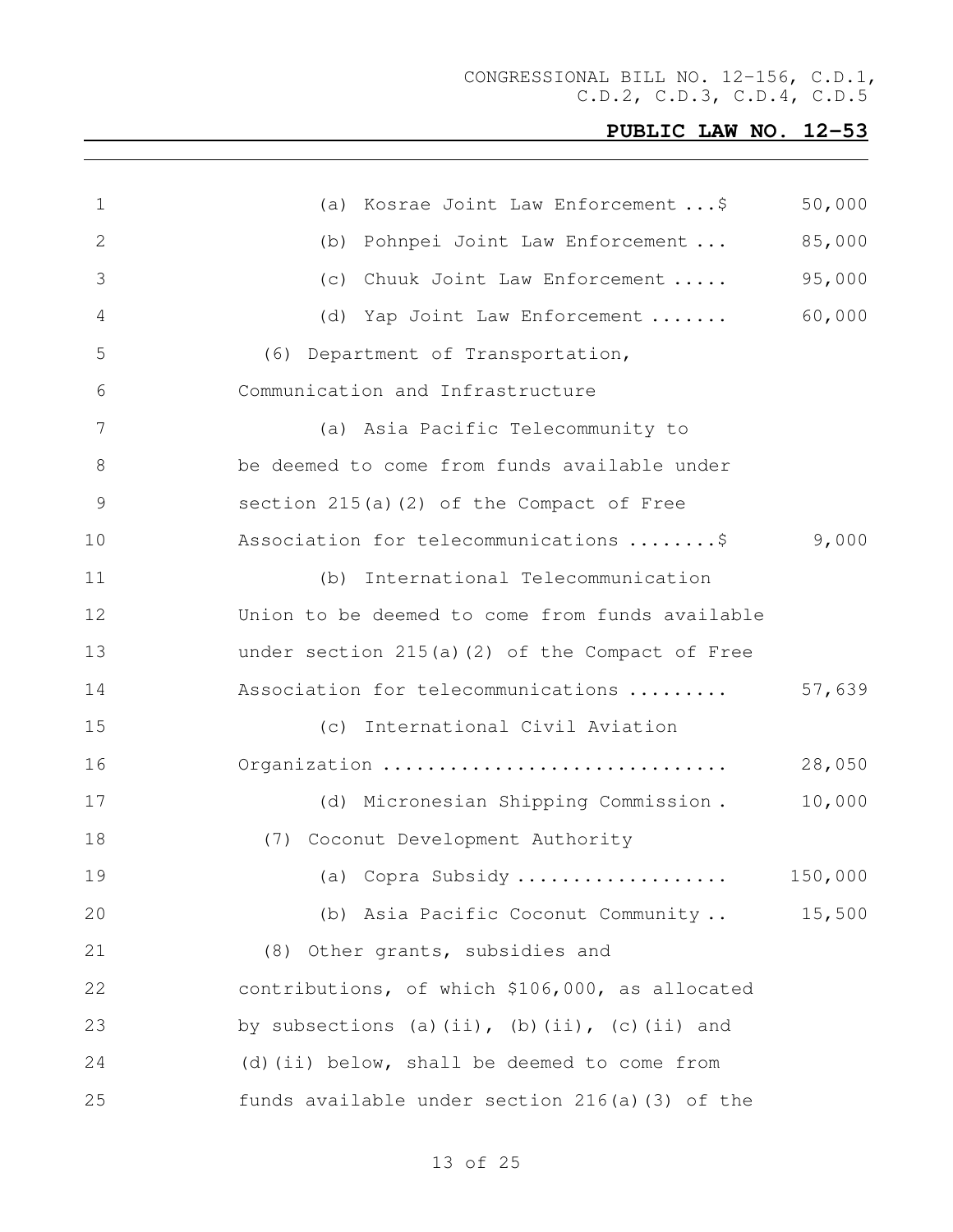| $\mathbf 1$     | Compact of Free Association.                             |  |
|-----------------|----------------------------------------------------------|--|
| 2               | (a) Kosrae Judiciary                                     |  |
| 3               | (i) Unrestricted<br>25,000                               |  |
| 4               | 40,000<br>$(i)$ Law School                               |  |
| 5               | (b) Pohnpei Judiciary                                    |  |
| 6               | (i) Unrestricted<br>72,000                               |  |
| $7\phantom{.0}$ | $(i)$ Law School<br>18,000                               |  |
| 8               | (c) Chuuk Judiciary                                      |  |
| $\mathcal{G}$   | (i) Unrestricted \$<br>72,000                            |  |
| 10              | $(i)$ Law School<br>18,000                               |  |
| 11              | (d) Yap Judiciary                                        |  |
| 12              | (i) Unrestricted<br>40,000                               |  |
| 13              | 30,000<br>$(i)$ Law School                               |  |
| 14              | (e) Micronesian Legal Services (MLSC)<br>150,000         |  |
| 15              | $25,000$ "<br>(f) COM Treaty Obligations                 |  |
| 16              | Section 9. Section 9 of Public Law No. 12-50 is hereby   |  |
| 17              | restated to read as follows:                             |  |
| 18              | "Section 9. Compact Communication Program Account.       |  |
| 19              | No funds are appropriated from the General Fund of the   |  |
| 20              | Federated States of Micronesia for the fiscal year       |  |
| 21              | ending September 30, 2003, for the operations of the FSM |  |
| 22              | Telecommunications Corporation."                         |  |
| 23              | Section 10. Section 10 of Public Law No. 12-50 is hereby |  |
| 24              | restated to read as follows:                             |  |
| 25              | "Section 10. Compact Energy Program Account.             |  |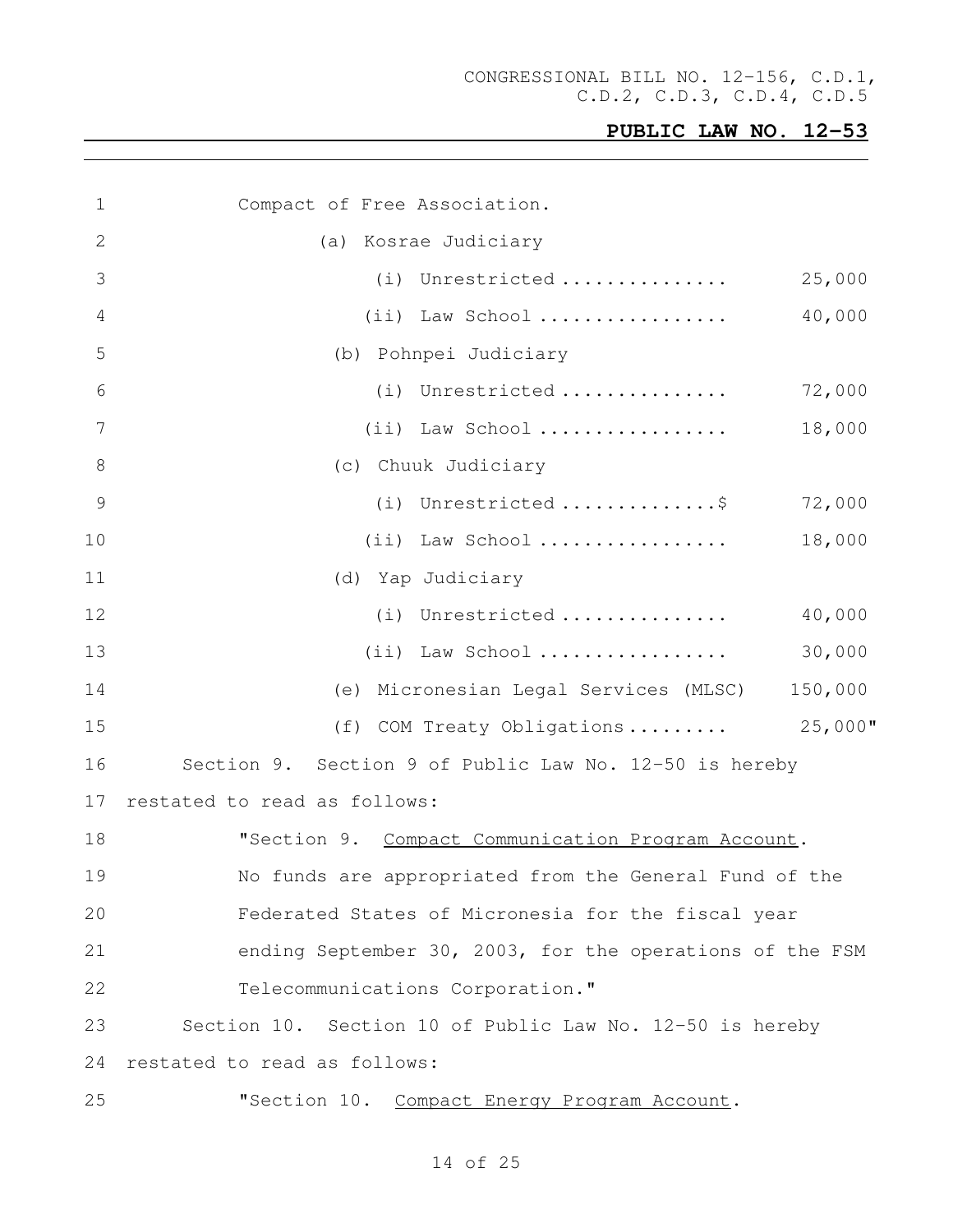| $\mathbf 1$    | The sum of \$291,346, or so much thereof as may be       |
|----------------|----------------------------------------------------------|
| $\mathbf{2}$   | necessary, is hereby appropriated from the General Fund  |
|                |                                                          |
| 3              | of the Federated States of Micronesia for the fiscal     |
| 4              | year ending September 30, 2003, to pay utility bills for |
| 5              | the National Government departments, offices and         |
| 6              | agencies, operate and maintain standby generators, and   |
| $7\phantom{.}$ | establish energy conservation programs. The funds        |
| 8              | appropriated under this section shall be deemed to come  |
| 9              | from funds available under section 214(b) of the Compact |
| 10             | of Free Association for energy."                         |
| 11             | Section 11. Section 11 of Public Law No. 12-50 is hereby |
| 12             | restated to read as follows:                             |
| 13             | "Section 11. Compact Health and Medical Program          |
| 14             | Account.                                                 |
| 15             | The sum of \$116,000, or so much thereof as may be       |
| 16             | necessary, is hereby appropriated from the General Fund  |
| 17             | of the Federated States of Micronesia for the fiscal     |
| 18             | year ending September 30, 2003, for health and medical   |
| 19             | referral and related programs and projects. The funds    |
| 20             | appropriated under this section shall be deemed to come  |
| 21             | from funds available under section 216(a)(2) of the      |
| 22             | Compact of Free Association for health and medical       |
| 23             | programs. The sum appropriated under this section shall  |
| 24             | be apportioned as follows:                               |
| 25             | 68,000<br>(1) Visiting Team of Specialists \$            |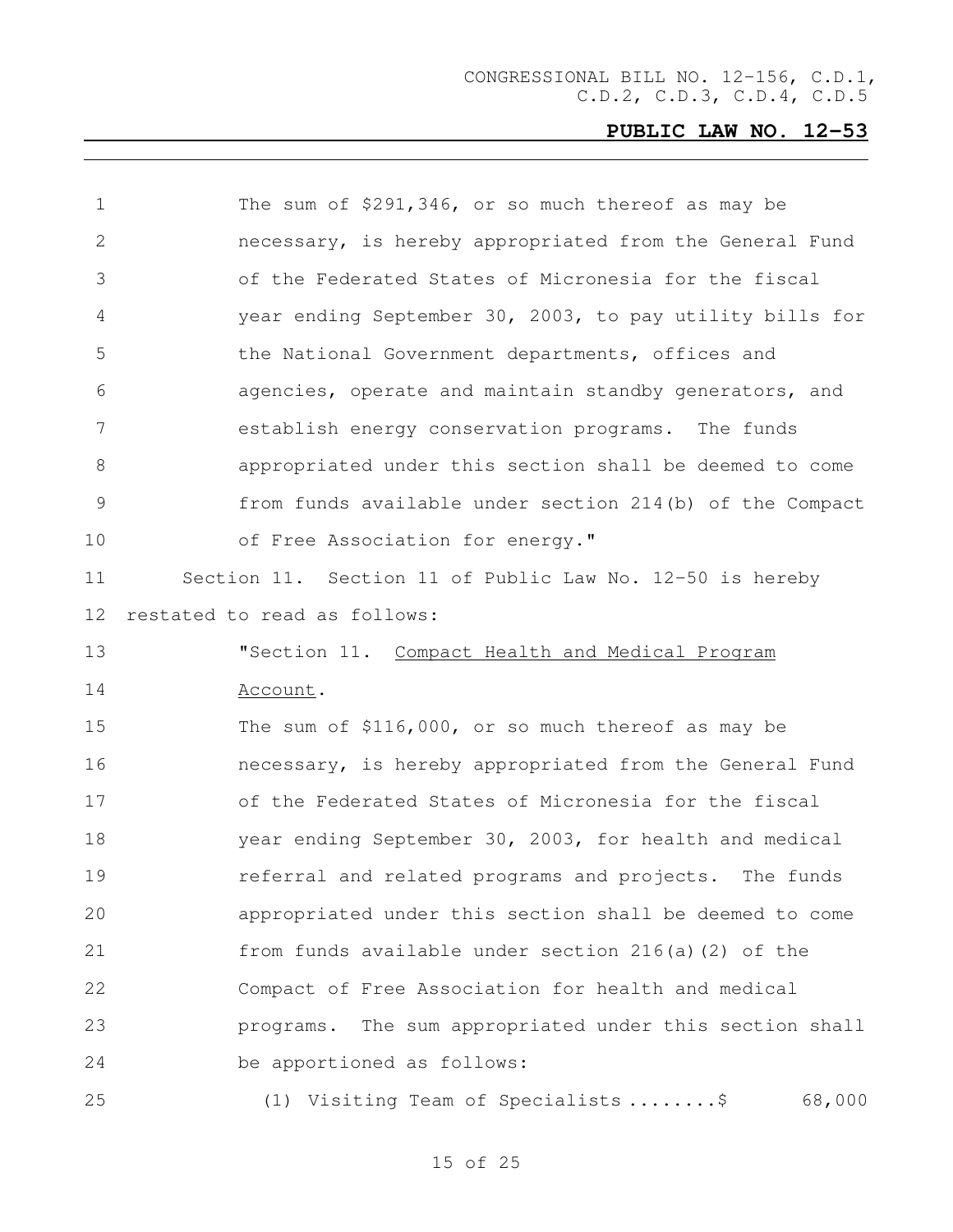| $\mathbf 1$    | 48,000"<br>(2) Enhancement of Local Capacity             |
|----------------|----------------------------------------------------------|
| 2              | Section 12. Section 12 of Public Law No. 12-50 is hereby |
| 3              | amended to read as follows:                              |
| 4              | "Section 12. Compact Special Block Grant Program         |
| 5              | Account.                                                 |
| 6              | The sum of \$389,437, or so much thereof as may be       |
| $\overline{7}$ | necessary, is hereby appropriated from the General Fund  |
| $8\,$          | of the Federated States of Micronesia for the fiscal     |
| $\mathsf 9$    | year ending September 30, 2003, for health and education |
| 10             | programs. The funds appropriated under this section      |
| 11             | shall be deemed to come from funds available under       |
| 12             | section 221(b) of the Compact of Free Association. The   |
| 13             | sum appropriated by this section shall be apportioned as |
| 14             | follows:                                                 |
| 15             | (1) Health Support Services Programs                     |
| 16             | (a) Health Planning Workforce                            |
| 17             | Development \$<br>15,700                                 |
| 18             | 20,615<br>(b) Health and Vital Statistics                |
| 19             | Tuberculosis Prevention and Control<br>7,410<br>(C)      |
| 20             | 8,000<br>Leprosy Prevention and Control<br>(d)           |
| 21             | Family Health Planning<br>15,307<br>(e)                  |
| 22             | Immunization Program<br>10,000<br>(f)                    |
| 23             | Sexually Transmitted Disease<br>(q)                      |
| 24             | 10,000                                                   |
| 25             | 5,000<br>(h) Maternal and Child Health                   |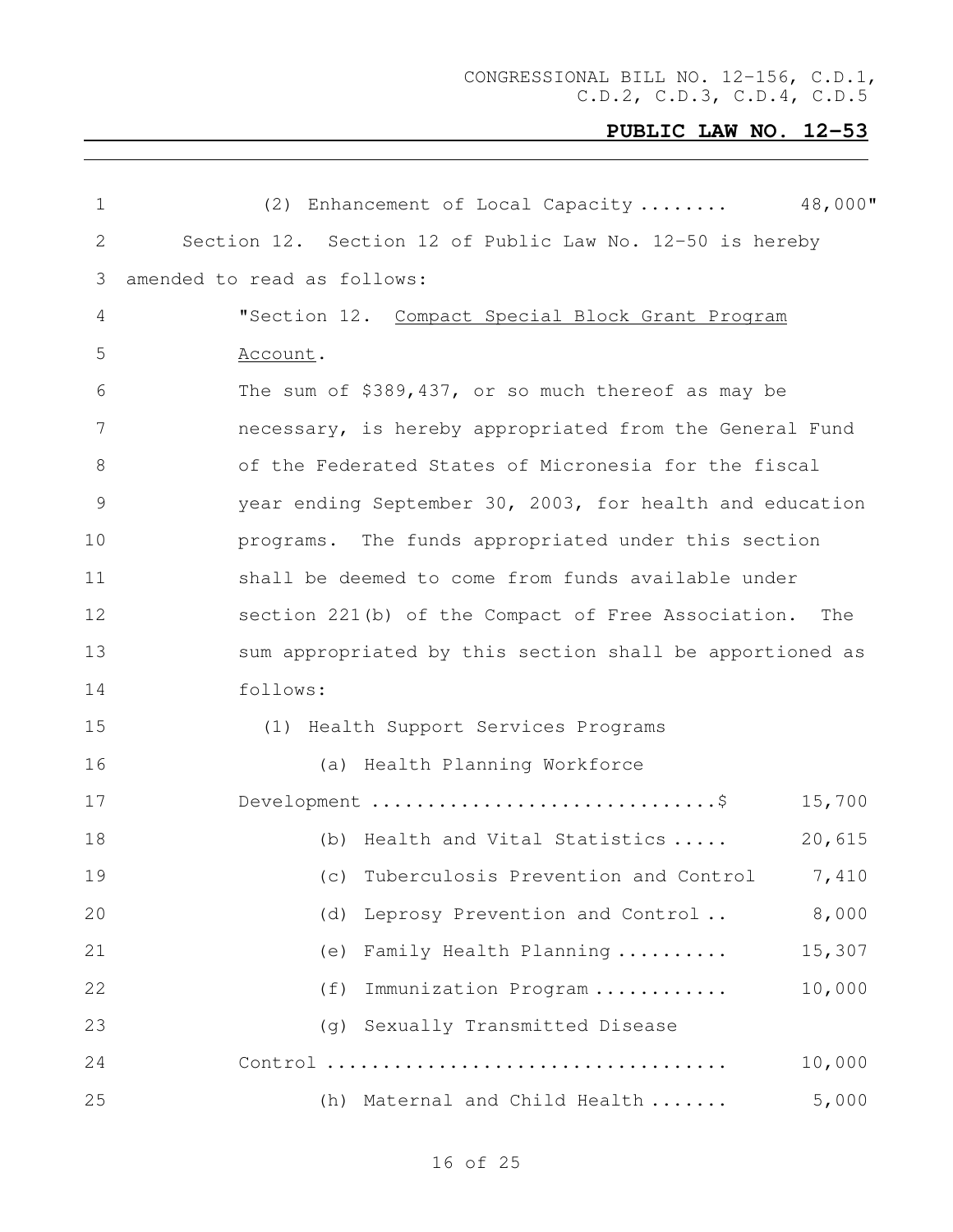CONGRESSIONAL BILL NO. 12-156, C.D.1, C.D.2, C.D.3, C.D.4, C.D.5

## **PUBLIC LAW NO. 12-53**

| $\mathbf 1$ | (i)                         | Mental Health Services                                   | 14,000  |
|-------------|-----------------------------|----------------------------------------------------------|---------|
| 2           | $(\,\dot{\exists}\,)$       | Substance Abuse Prevention                               | 7,128   |
| 3           | (k)                         | Aids Prevention and Control                              | 6,100   |
| 4           | (1)                         | Tobacco Prevention and Control                           | 3,500   |
| 5           | (m)                         | Nutrition Service Program                                | 16,150  |
| 6           | (n)                         | Diabetes Prevention and Control.                         | 27,480  |
| 7           |                             | (o) Preventive Health and Control                        | 20,500  |
| 8           | (2)                         | Education Support Services Programs                      |         |
| 9           | (a)                         | National Standardization                                 | 77,185  |
| 10          | (b)                         | Education Ties to Economic Growth.\$                     | 24,579  |
| 11          | (C)                         | College Admission Test Counseling.                       | 38,962  |
| 12          | (d)                         | National Education Standard                              | 24,949  |
| 13          |                             | (e) Civil Education and FSM History.                     | 36,872" |
| 14          |                             | Section 13. Section 13 of Public Law No. 12-50 is hereby |         |
| 15          | amended to read as follows: |                                                          |         |
| 16          |                             | "Section 13. Capital and Human Resource Development.     |         |
| 17          |                             | The sum of \$12,364,572, or so much thereof as may be    |         |
| 18          |                             | necessary, is hereby appropriated from the General Fund  |         |
| 19          |                             | of the Federated States of Micronesia for the fiscal     |         |
| 20          |                             | year ending September 30, 2003, for capital improvement, |         |
| 21          |                             | development programs and projects and human resource     |         |
| 22          |                             | development. The sum appropriated under this section     |         |
| 23          |                             | shall be apportioned as follows:                         |         |
| 24          |                             | (1) College of Micronesia - FSM                          |         |
| 25          |                             | (a) Operations of the College of                         |         |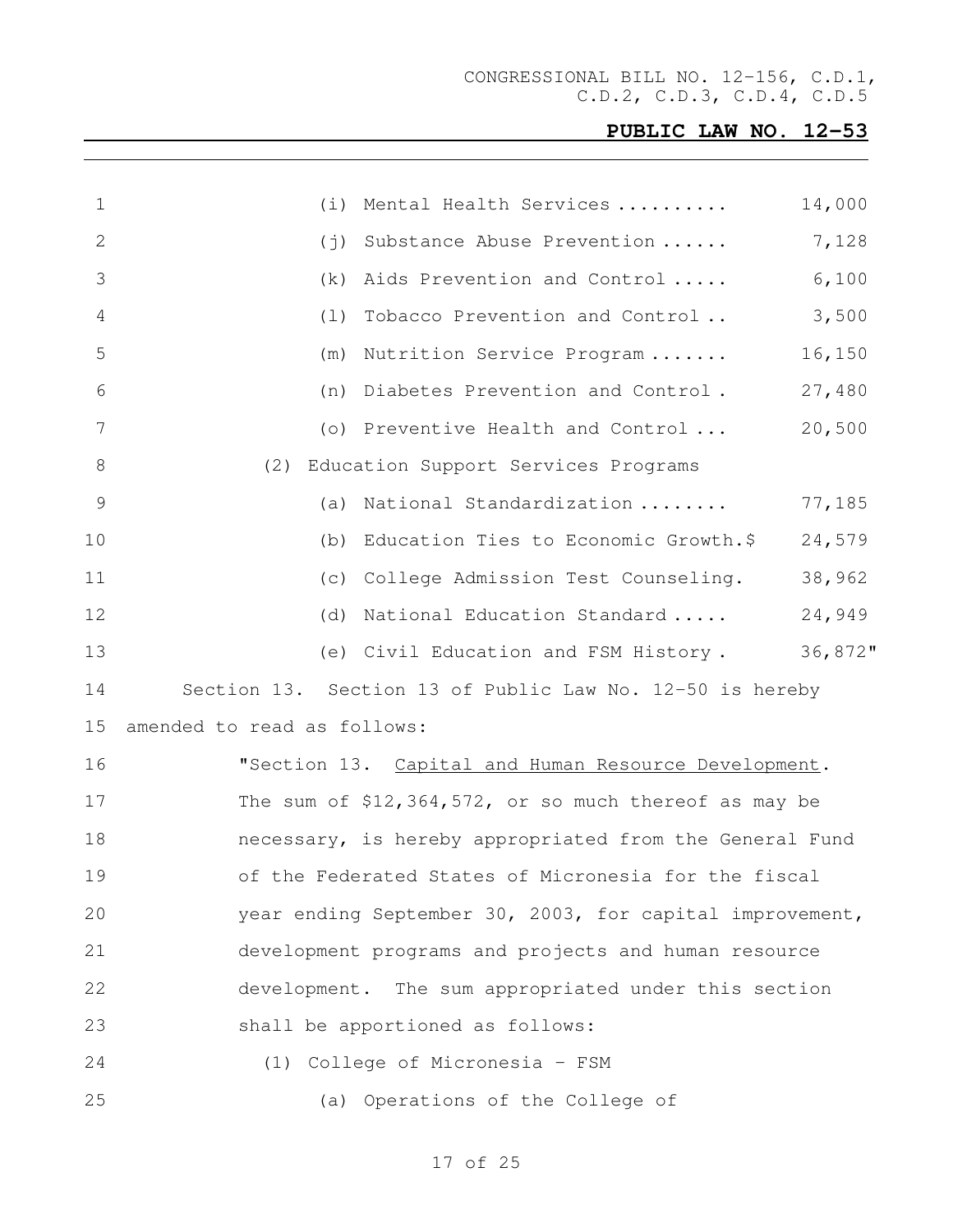| $\mathbf 1$     | Micronesia-FSM, including planning, construction     |          |
|-----------------|------------------------------------------------------|----------|
| 2               | of new facilities and maintenance of the             |          |
| 3               | newly completed multi-purpose gymnasium \$ 3,220,000 |          |
| 4               | (b) Student assistance for tuition                   |          |
| 5               | and housing to be deemed to come from section        |          |
| 6               | 216(a)(3) of the Compact of Free Association         |          |
| $7\phantom{.0}$ | PROVIDED that only students maintaining              |          |
| 8               | a passing grade point average will be eligible       |          |
| $\mathcal{G}$   | to receive these grants                              | 475,000  |
| 10              | (c) COM-FSM National Campus Standby                  |          |
| 11              |                                                      | $-0-$    |
| 12              | (d) COM-FSM National Campus Well                     |          |
| 13              | Drilling to be deemed to come from the               |          |
| 14              | capital account funds available under                |          |
| 15              | section 211 of the Compact of Free                   |          |
| 16              | Association                                          | 30,000   |
| 17              | (e) FSM Fisheries and Maritime                       |          |
| 18              | Institute                                            | 700,000  |
| 19              | (2) Post-Secondary Educational Assistance to         |          |
| 20              | be deemed to come from section 216(a)(3) of the      |          |
| 21              | Compact of Free Association                          |          |
| 22              | Kosrae State<br>(a)                                  | 283, 411 |
| 23              | Pohnpei State<br>(b)                                 | 639,693  |
| 24              | (c) Chuuk State                                      |          |
| 25              | (i) GPA-based Scholarships,                          |          |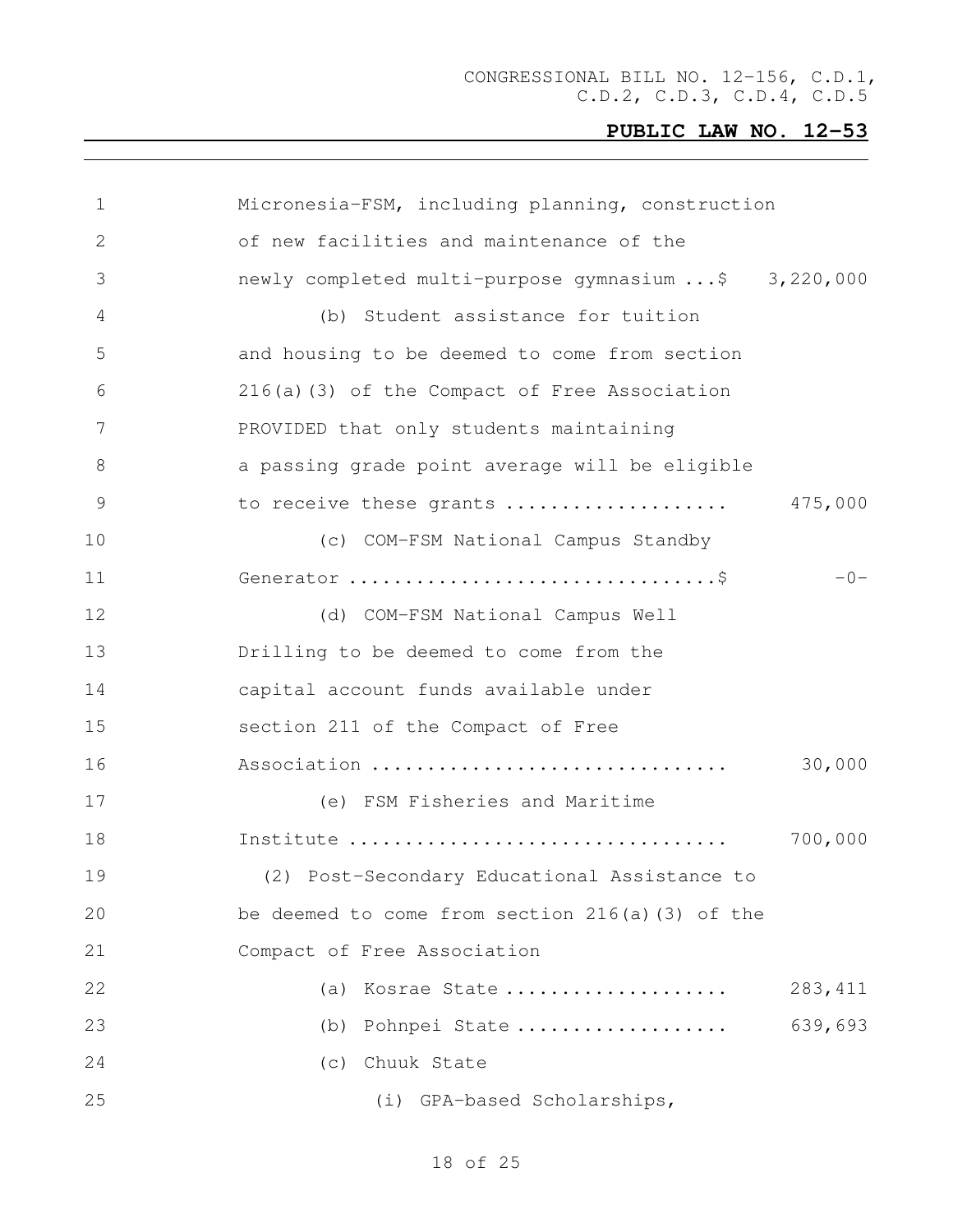| $\mathbf 1$   | PROVIDED THAT the Department of Finance and   |         |     |
|---------------|-----------------------------------------------|---------|-----|
| $\mathbf{2}$  | Administration of the Federated States of     |         |     |
| 3             | Micronesia office in Chuuk shall issue any    |         |     |
| 4             | funds directly to the respective              |         |     |
| 5             | scholarship recipient                         | 140,000 |     |
| 6             | (ii) Grants, PROVIDED THAT the                |         |     |
| 7             | Department of Finance and Administration      |         |     |
| 8             | of the Federated States of Micronesia         |         |     |
| $\mathcal{G}$ | office in Chuuk shall issue any funds         |         |     |
| 10            | directly to the respective grant recipient \$ | 773,886 |     |
| 11            | (d) Yap State                                 | 357,210 |     |
| 12            | (e) Graduate Scholarship - All States         |         | 100 |
| 13            | (3) National Staff Upgrading to be deemed     |         |     |
| 14            | to come from the capital account funds        |         |     |
| 15            | available under section 211 of the Compact of |         |     |
| 16            | Free Association                              | 50,000  |     |
| 17            | (4) President's Office Expansion and          |         |     |
| 18            | Security                                      | $-0-$   |     |
| 19            | (5) FSM Visitors Bureau to be deemed to       |         |     |
| 20            | come from the capital account funds available |         |     |
| 21            | under section 211 of the Compact of Free      |         |     |
| 22            | Association                                   | 378,000 |     |
| 23            | (6) FSM Development Bank - Business           |         |     |
| 24            | Development Loan Program to be deemed to come |         |     |
| 25            | from the capital account funds available      |         |     |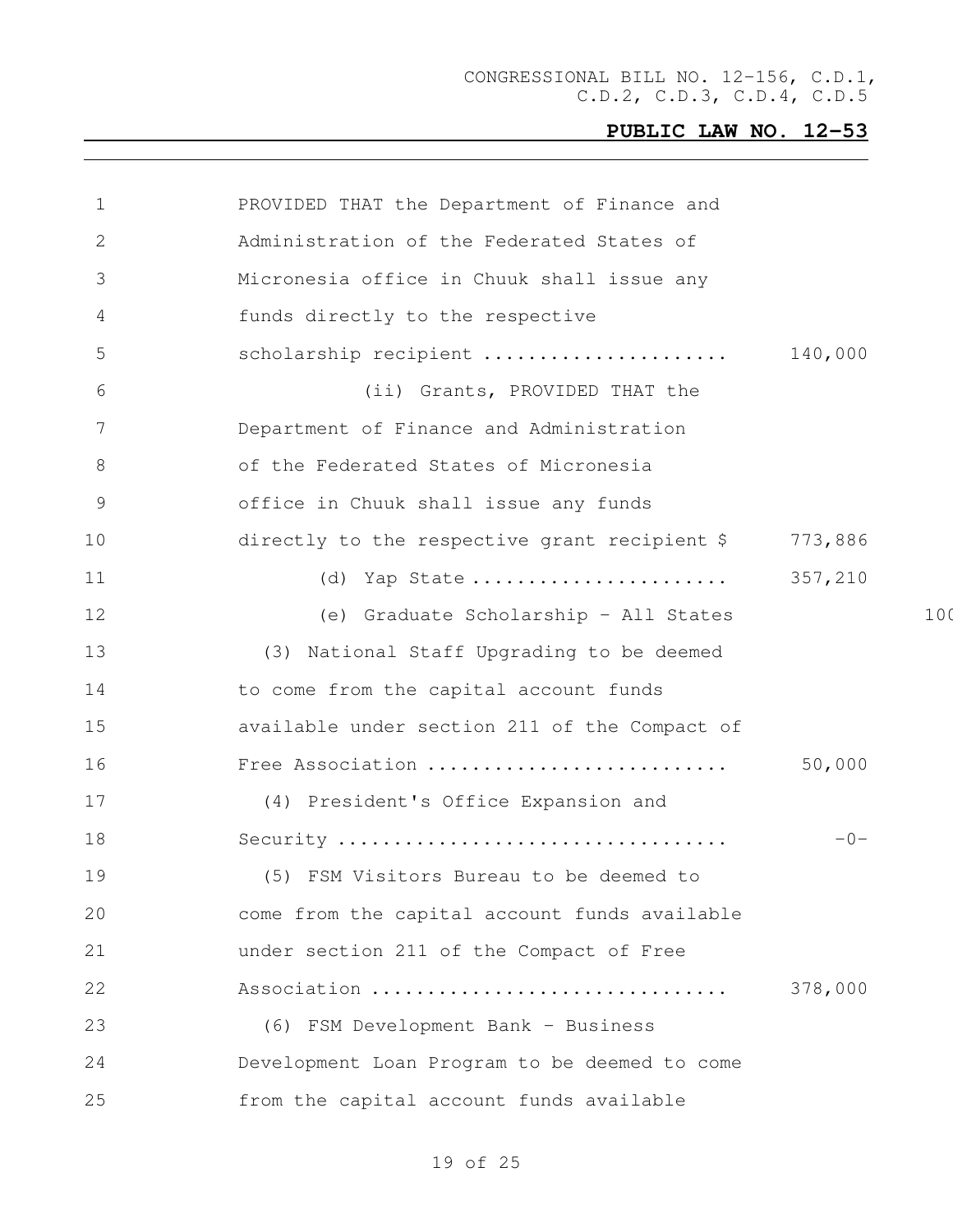|         | under section 211 of the Compact of             | 1             |
|---------|-------------------------------------------------|---------------|
|         |                                                 | 2             |
|         | (7) FSM Trust Fund - Account "S", of which      | 3             |
|         | \$709,640 shall be deemed to come from capital  | 4             |
|         | account funds available under section 211,      | 5             |
|         | \$130,506 shall be deemed to come from funds    | 6             |
|         | available under section $214(b)$ , $$1,094,573$ | 7             |
|         | shall be deemed to come from funds available    | 8             |
|         | under section $215(a)(2)$ , \$8,000 shall be    | $\mathcal{G}$ |
|         | deemed to come from funds available under       | 10            |
|         | section $215(b)$ (2) and $$346,462$ shall be    | 11            |
|         | deemed to come from funds available under       | 12            |
|         | section 221(b) of the Compact of Free           | 13            |
|         | Association \$ 3,000,000                        | 14            |
|         | (8) FSM Household Income and Expenditure        | 15            |
| $-0-$   |                                                 | 16            |
|         | (9) MS. Caroline Voyager Dry-docking to         | 17            |
|         | be deemed to come from the capital account      | 18            |
|         | funds available under section 211 of the        | 19            |
| 510,000 | Compact of Free Association                     | 20            |
|         | (10) FSM Capital Water Well Renovation to       | 21            |
|         | be deemed to come from the capital account      | 22            |
|         | funds available under section 211 of the        | 23            |
| 225,000 | Compact of Free Association                     | 24            |
|         | (11) EMPAT Phase III, \$64,000 of which         | 25            |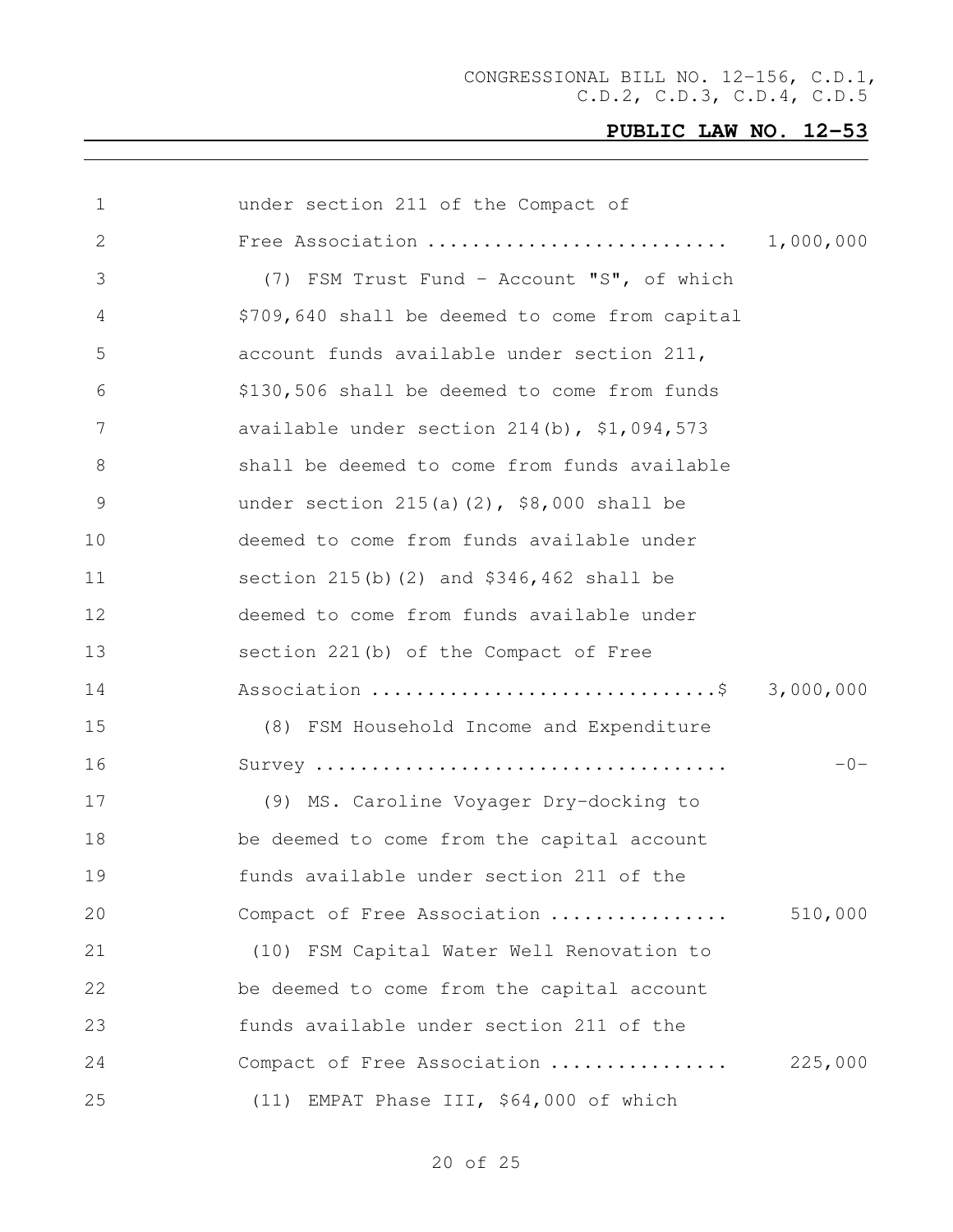| $\mathbf 1$   | shall be deemed to come from funds available       |         |
|---------------|----------------------------------------------------|---------|
| 2             | under section 216(a)(3) of the Compact of Free     |         |
| 3             | Association                                        | 117,703 |
| 4             | (12) 3 <sup>rd</sup> Convention of the FSM Coastal |         |
| 5             | Fisheries Consortium                               | 12,239  |
| 6             | (13) FSM Capitol Complex Infrastructure            |         |
| 7             |                                                    | $-0-$   |
| $8\,$         | (14) FSM Public Defender Office Expansion          |         |
| $\mathcal{G}$ | (Pohnpei Office) to be deemed to come from the     |         |
| 10            | capital account funds available under section      |         |
| 11            | 211 of the Compact of Free Association \$          | 45,000  |
| 12            | (15) FSM Judiciary Branch Office Renovation        |         |
| 13            | (Chuuk and Yap) to be deemed to come from the      |         |
| 14            | capital account funds available under section      |         |
| 15            | 211 of the Compact of Free Association             | 73,430  |
| 16            | (16) Public Auditor's Office Construction          |         |
| 17            | to be deemed to come from the capital account      |         |
| 18            | funds available under section 211 of the           |         |
| 19            | Compact of Free Association                        | 80,000  |
| 20            | (17) Outer Island Airport Projects to be           |         |
| 21            | deemed to come from the capital account            |         |
| 22            | funds available under section 211 of the           |         |
| 23            | Compact of Free Association:                       |         |
| 24            | Ta Airport<br>(a)                                  | 52,000  |
| 25            | (b) Outer Island Airports in the                   |         |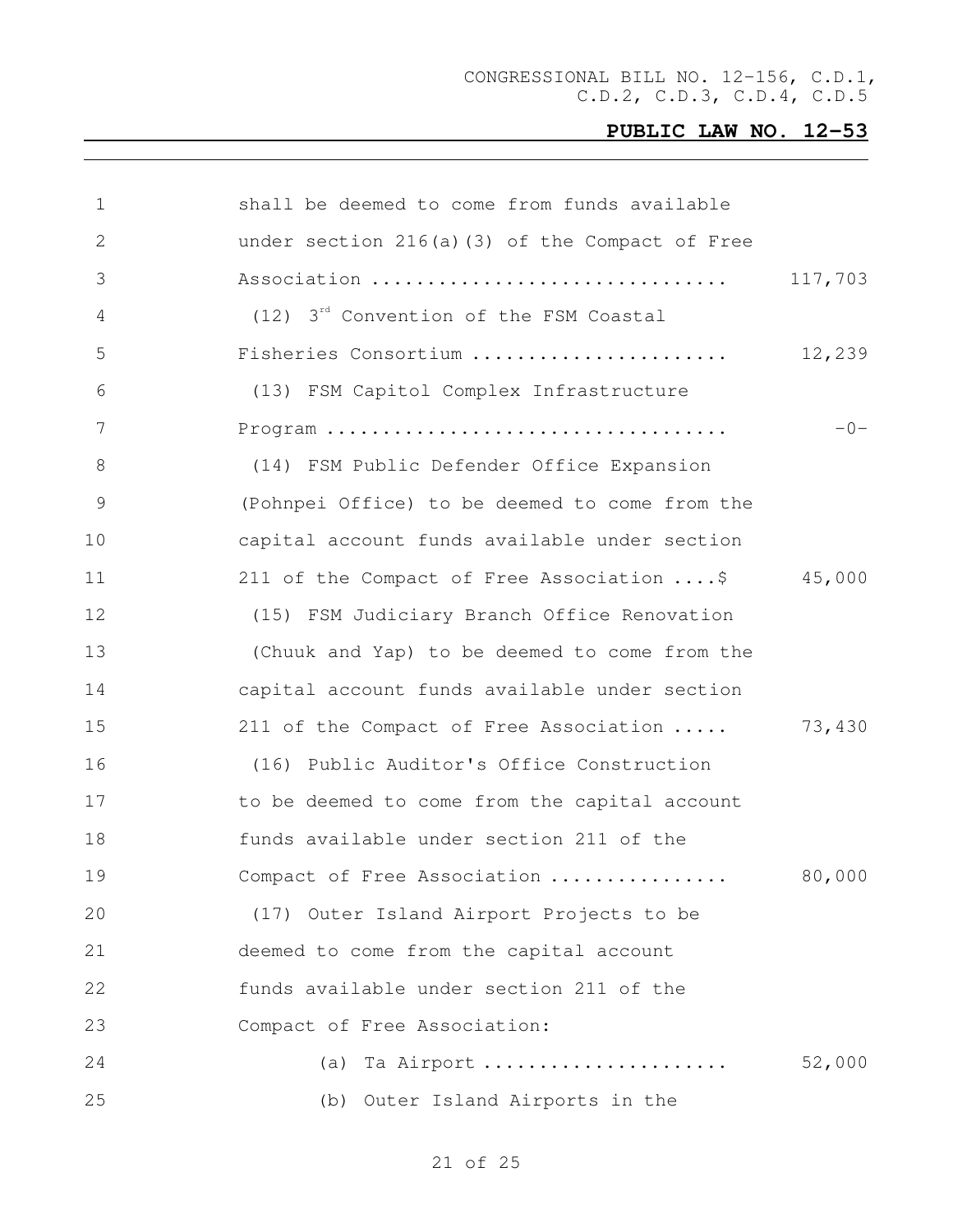CONGRESSIONAL BILL NO. 12-156, C.D.1, C.D.2, C.D.3, C.D.4, C.D.5

| 1               | State of Yap                                             | $102,000$ "    |
|-----------------|----------------------------------------------------------|----------------|
| 2               | Section 14. Section 14 of Public Law No. 12-50 is hereby |                |
| 3               | amended to read as follows:                              |                |
| $\overline{4}$  | "Section 14. Employment ceilings. The maximum number     |                |
| 5               | of positions for each branch of the National Government  |                |
| 6               | shall be as follows:                                     |                |
| $7\phantom{.0}$ | (1) Executive Branch                                     | 422            |
| 8               | (2)<br>Legislative Branch                                | 58             |
| $\mathcal{G}$   | Judiciary Branch<br>(3)                                  | 26             |
| 10              | (4) Public Auditor                                       | 15             |
| 11              | (5) Agencies                                             |                |
| 12              | (a) National Oceanic Resource                            |                |
| 13              | Management Authority                                     | 11             |
| 14              | (b) Coconut Development Authority                        | 3              |
| 15              | (c) National Postal Services                             | 38             |
| 16              | (d) FSM Banking Board                                    | 4              |
| 17              | (6) Agencies                                             |                |
| 18              | (a) FSM Aquaculture Center                               | $\overline{4}$ |
| 19              | (b) Joint Committee on Compact                           |                |
| 20              | Economic Negotiations                                    | 4              |
| 21              | (c) Office of National Election Director                 | 11"            |
| 22              | Section 15. Section 15 of Public Law No. 12-50 is hereby |                |
| 23              | restated to read as follows:                             |                |
| 24              | "Section 15. Reprogramming.                              |                |
| 25              | Reprogramming within a department or agency shall be     |                |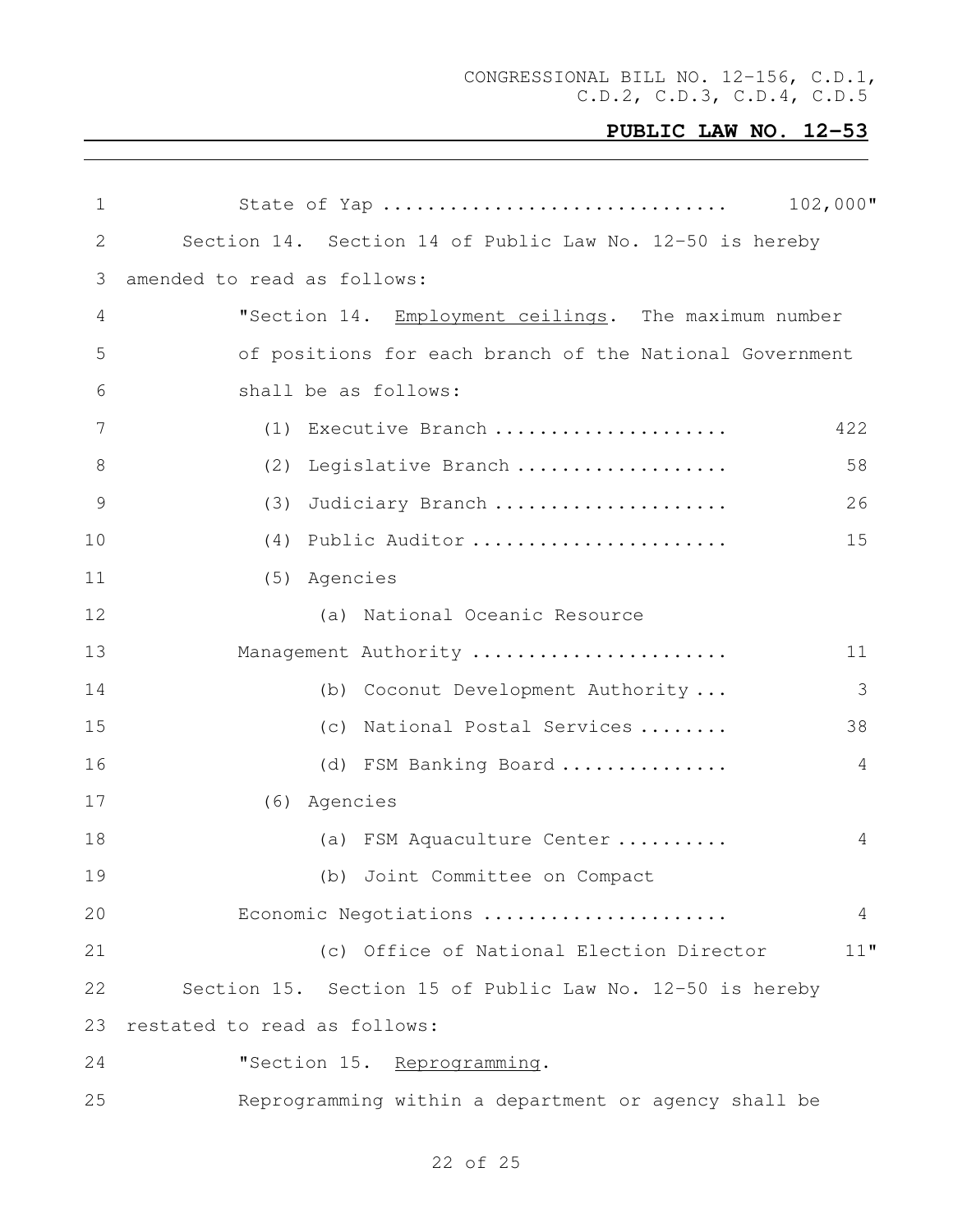| $\mathbf 1$    | effected by the Head of such department or agency by     |
|----------------|----------------------------------------------------------|
| 2              | specifying in writing to Congress the activities for     |
| 3              | which funding is either increased or decreased.          |
| 4              | Reprogramming to increase employees' salaries shall not  |
| 5              | be permitted unless authorized by law. Funds that are    |
| 6              | appropriated under section 2 of this act and apportioned |
| $\overline{7}$ | to a department or office under subsections 2(1) through |
| 8              | 2(8) of this act shall not be reprogrammed to or from    |
| $\mathsf 9$    | such department or office."                              |
| 10             | Section 16. Section 16 of Public Law No. 12-50 is hereby |
| 11             | amended to read as follows:                              |
| 12             | "Section 16. Allotment and management of funds and       |
| 13             | lapse date.                                              |
| 14             | (1) General Provisions.                                  |
| 15             | (a) All funds appropriated by this act shall be          |
| 16             | allotted, managed, administered, and accounted for in    |
| 17             | accordance with applicable law, including, but not       |
| 18             | limited to, the Financial Management Act of 1979;        |
| 19             | The allottees shall be responsible for<br>(b)            |
| 20             | ensuring that these funds, or so much thereof as may be  |
| 21             | necessary, are used solely for the purposes specified in |
| 22             | this act, and that no obligations are incurred in excess |
| 23             | of the sum appropriated.                                 |
| 24             | (2) Allottees. The allottees of the funds                |
| 25             | appropriated by this act are as follows:                 |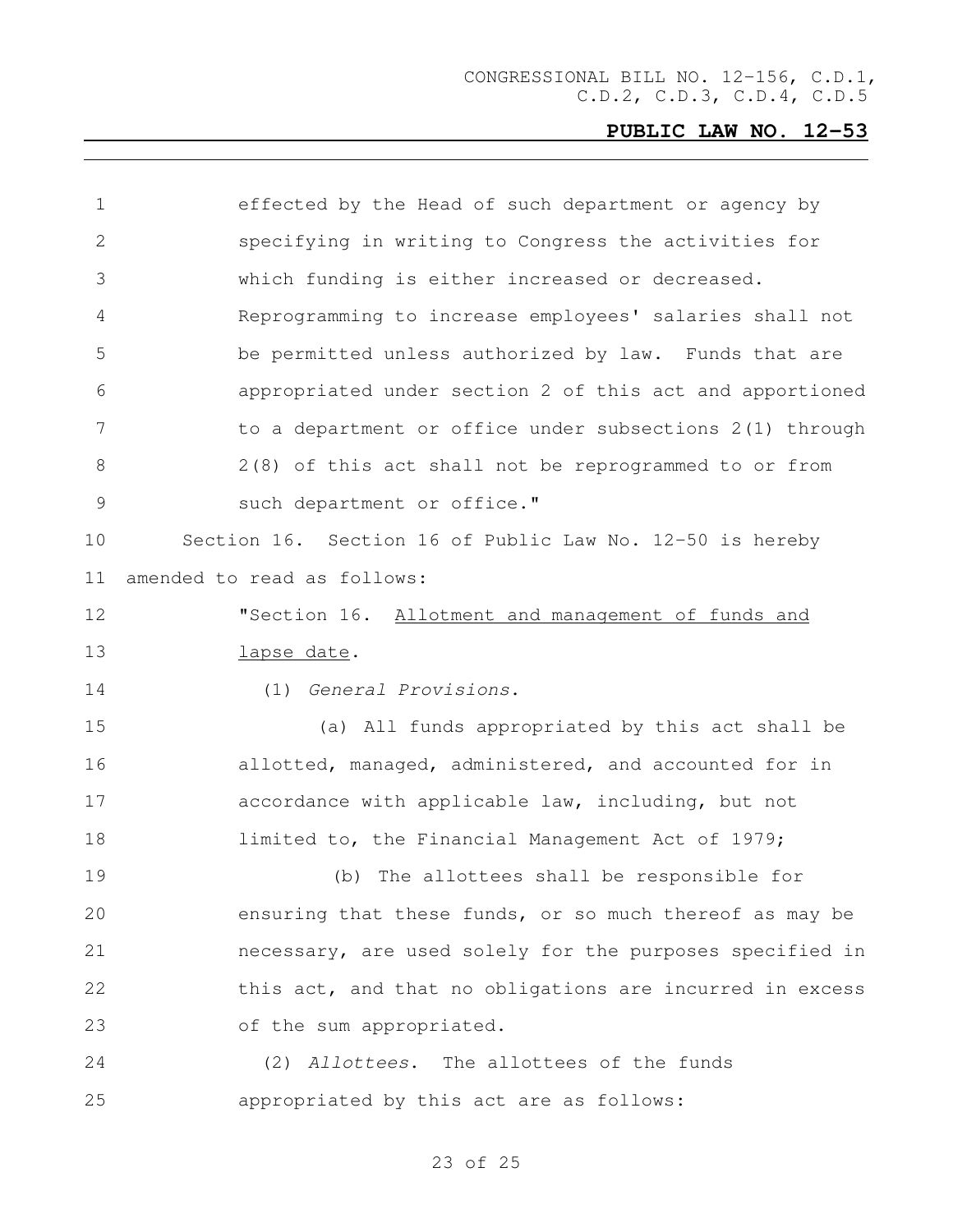(a) section 2 - the allottee of these funds shall be the President of the Federated States of Micronesia; (b) section 3 - the allottee of these funds shall be the Speaker of the Congress of the Federated States of Micronesia; (c) section 4 - the allottee of these funds shall be the Chief Justice of the Supreme Court of the 8 Federated States of Micronesia; (d) section 5 - the allottee of these funds shall be the Public Auditor of the Federated States of Micronesia; (e) section 6 through 13 - the allottee of these funds shall be the President of the Federated States of Micronesia; EXCEPT THAT for the following subsections of section 6 through 13 of this act, the allottees shall be: (i) section 8, subsection (5) - the allottee of these funds shall be the President of the Federated States of Micronesia; (ii) section 8, subsection (8)(a) through (8)(d) - the allottee of these funds shall be Chief 22 Justice of the respective state; (iii) section 13, subsection (1)(a) through (1)(d) - the allottee of these funds shall be the President of the College of Micronesia-FSM;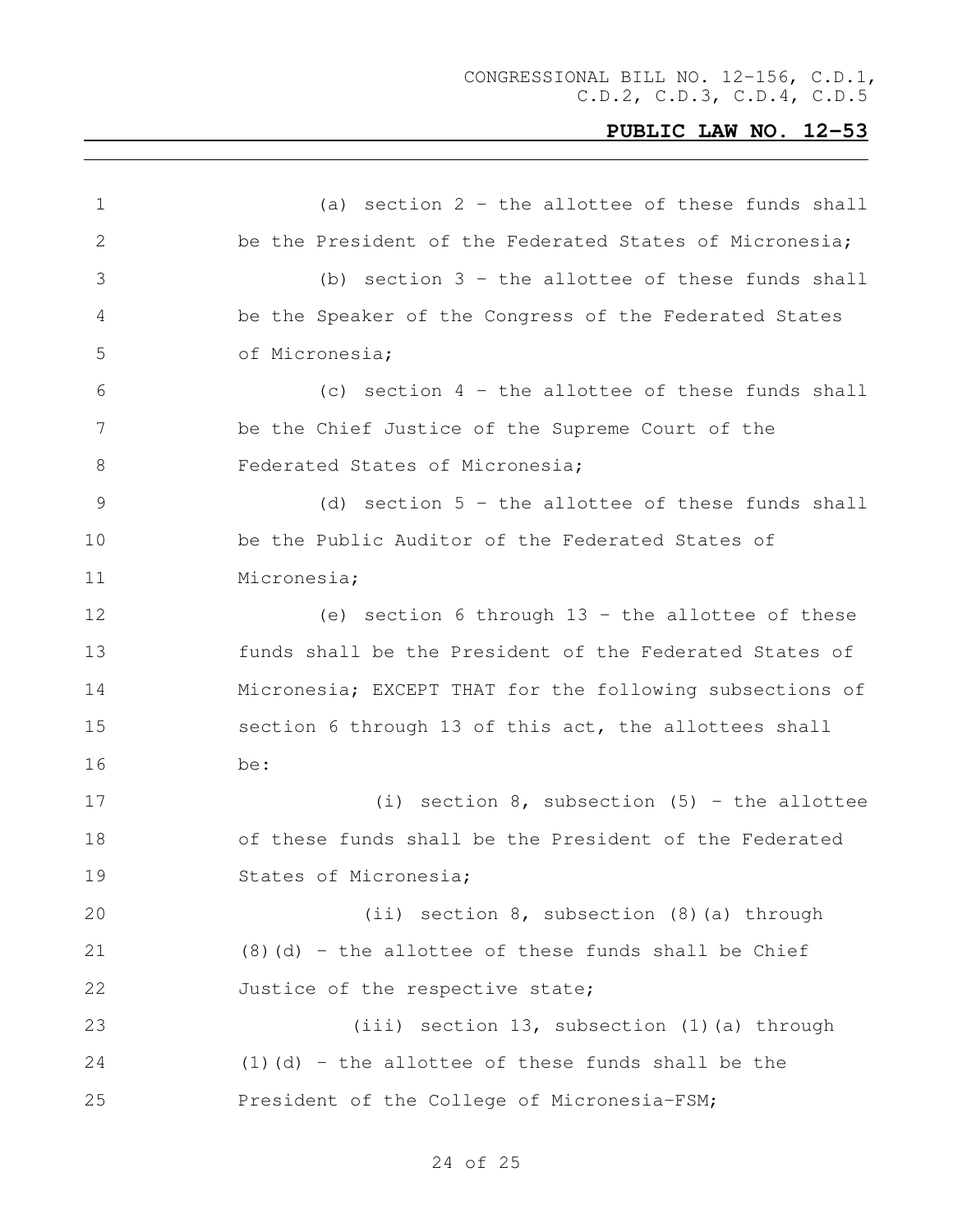| 1  | (iv) section 13, subsection (2) (a) through                 |
|----|-------------------------------------------------------------|
| 2  | $(2)$ (d) - the allottee of these funds shall be the        |
| 3  | Governor of the respective state, EXCEPT THAT the           |
| 4  | allottee for funds allocated to Chuuk State under           |
| 5  | subsection (2) (c) shall be the Chuuk State Commission on   |
| 6  | Improvement Projects; and                                   |
| 7  | (v) Section 13, subsection (15) - the                       |
| 8  | allottee of these funds shall be the Chief Justice of       |
| 9  | the Supreme Court of the Federated States of Micronesia.    |
| 10 | (3) Lapse Dates. The authority of the allottees to          |
| 11 | obligate funds appropriated by this act shall lapse as      |
| 12 | of September 30, 2003, EXCEPT that funds appropriated       |
| 13 | under section 13 of this act shall not lapse."              |
| 14 | Section 17. This act shall become law upon approval by the  |
| 15 | President of the Federated States of Micronesia or upon its |
| 16 | becoming law without such approval.                         |
| 17 |                                                             |
| 18 |                                                             |
| 19 |                                                             |
| 20 |                                                             |
| 21 | December 11, 2002                                           |
| 22 |                                                             |
| 23 |                                                             |
| 24 |                                                             |
| 25 |                                                             |